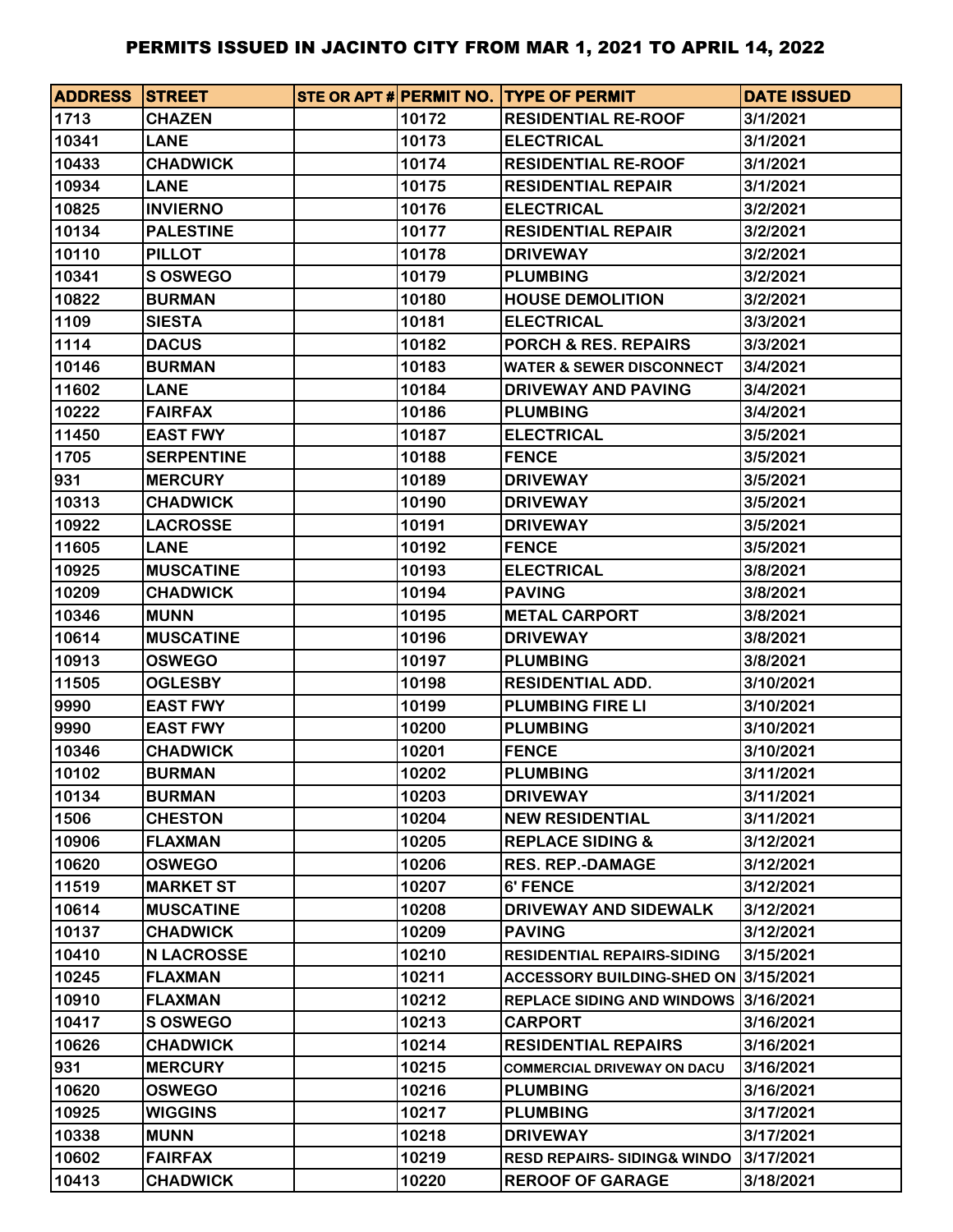| 11519 | <b>MARKET ST</b>  | 10221 | <b>MECHANICAL</b>                         | 3/19/2021 |
|-------|-------------------|-------|-------------------------------------------|-----------|
| 10118 | <b>CHADWICK</b>   | 10222 | <b>FENCE</b>                              | 3/19/2021 |
| 10426 | <b>PALESTINE</b>  | 10223 | <b>RESIDENTIAL REPAIRS</b>                | 3/19/2021 |
| 1533  | <b>JENNIFER</b>   | 10224 | <b>RESIDENTIAL REPAIRS</b>                | 3/19/2021 |
| 1618  | <b>JENNIFER</b>   | 10225 | <b>RESIDENTIAL REPAIRS</b>                | 3/22/2021 |
| 10341 | S OSWEGO          | 10226 | <b>ELECTRICAL</b>                         | 3/22/2021 |
| 1521  | <b>SERPENTINE</b> | 10227 | <b>PLUMBING</b>                           | 3/22/2021 |
| 11510 | <b>OXHAM</b>      | 10228 | <b>ELECTRICAL</b>                         | 3/22/2021 |
| 10509 | <b>LANE</b>       | 10229 | <b>FENCE-METAL</b>                        | 3/23/2021 |
| 11026 | <b>MUSCATINE</b>  | 10230 | <b>RESIDENTIAL REPAIRS</b>                | 3/23/2021 |
| 10626 | <b>GARBER</b>     | 10231 | <b>DRIVEWAY</b>                           | 3/24/2021 |
| 10934 | <b>OSWEGO</b>     | 10232 | <b>PAVING</b>                             | 3/24/2021 |
| 1613  | <b>CASPERSON</b>  | 10233 | <b>RESIDENTIAL REPAIRS-WINDOWS</b>        | 3/25/2021 |
| 10121 | <b>CHADWICK</b>   | 10234 | <b>RESIDENTIAL REPAIRS-WINDOWS</b>        | 3/25/2021 |
| 10229 | <b>NORVIC</b>     | 10235 | <b>PLUMBING</b>                           | 3/25/2021 |
| 10205 | <b>CHADWICK</b>   | 10236 | <b>ELECTRICAL</b>                         | 3/26/2021 |
| 10146 | <b>BURMAN</b>     | 10237 | <b>PLUMBING</b>                           | 3/29/2021 |
| 11026 | <b>LACROSSE</b>   | 10238 | <b>RESIDENTIAL RE-ROOF</b>                | 3/29/2021 |
| 11602 | <b>OXHAM</b>      | 10239 | <b>PAVING</b>                             | 3/29/2021 |
| 1709  | <b>CASPERSON</b>  | 10240 | <b>ACCESSORY BUILDING-SHED</b>            | 3/30/2021 |
| 1709  | <b>CASPERSON</b>  | 10241 | <b>MECHANICAL</b>                         | 3/30/2021 |
| 11505 | <b>OXHAM</b>      | 10242 | <b>CARPORT</b>                            | 3/30/2021 |
| 10122 | <b>PALESTINE</b>  | 10243 | <b>RESIDENTIAL RE-ROOF</b>                | 3/30/2021 |
| 1109  | <b>MERCURY</b>    | 10244 | <b>FENCE</b>                              | 3/30/2021 |
| 10238 | <b>NORVIC</b>     | 10245 | <b>REPLACE SIDING</b>                     | 3/31/2021 |
| 10706 | <b>LANE</b>       | 10246 | <b>DRIVEWAY</b>                           | 4/1/2021  |
| 10617 | <b>MUSCATINE</b>  | 10247 | <b>BLOCK AND BASE LEVEL</b>               | 4/1/2021  |
| 1713  | <b>CASPERSON</b>  | 10248 | <b>DRIVEWAY</b>                           | 4/1/2021  |
| 10310 | <b>WIGGINS</b>    | 10249 | <b>PAVING</b>                             | 4/1/2021  |
| 11519 | <b>MARKET ST</b>  | 10250 | <b>PLUMBING</b>                           | 4/5/2021  |
| 11001 | <b>MUSCATINE</b>  | 10251 | <b>ELECTRICAL</b>                         | 4/5/2021  |
| 11005 | <b>MUSCATINE</b>  | 10252 | <b>ELECTRICAL</b>                         | 4/5/2021  |
| 1610  | <b>CASPERSON</b>  | 10253 | <b>DRIVEWAY</b>                           | 4/5/2021  |
| 10602 | <b>WIGGINS</b>    | 10254 | <b>FENCE AND REPLACE SIDING 14/6/2021</b> |           |
| 1702  | <b>CHESTON</b>    | 10255 | <b>REROOF</b>                             | 4/6/2021  |
| 10505 | <b>CHADWICK</b>   | 10256 | <b>DRIVEWAY</b>                           | 4/6/2021  |
| 10314 | <b>EAST FWY</b>   | 10257 | <b>ELECTRICAL</b>                         | 4/6/2021  |
| 11510 | <b>FLAXMAN</b>    | 10258 | <b>PLUMBING</b>                           | 4/6/2021  |
| 10802 | <b>MUSCATINE</b>  | 10259 | <b>DRIVEWAY</b>                           | 4/7/2021  |
| 10241 | <b>PALESTINE</b>  | 10260 | <b>RESIDENTIAL REPAIRS</b>                | 4/7/2021  |
| 10121 | <b>CHADWICK</b>   | 10261 | <b>RES-REMODEL</b>                        | 4/8/2021  |
| 1626  | <b>JENNIFER</b>   | 10263 | <b>ELECTRICAL</b>                         | 4/8/2021  |
| 10521 | <b>NORVIC</b>     | 10264 | <b>FOUNDATION LEVEL</b>                   | 4/9/2021  |
| 10117 | <b>RUMAR</b>      | 10265 | <b>ACCESSORY BLDG</b>                     | 4/9/2021  |
| 10930 | <b>BURMAN</b>     | 10266 | <b>FENCE</b>                              | 4/9/2021  |
| 10510 | <b>WIGGINS</b>    | 10267 | <b>RESIDENTIAL REPAIRS</b>                | 4/9/2021  |
| 10425 | <b>WIGGINS</b>    | 10268 | <b>FENCE</b>                              | 4/9/2021  |
| 1709  | <b>CASPERSON</b>  | 10269 | <b>ELECTRICAL</b>                         | 4/12/2021 |
| 10606 | <b>WIGGINS</b>    | 10270 | <b>DRIVEWAY</b>                           | 4/12/2021 |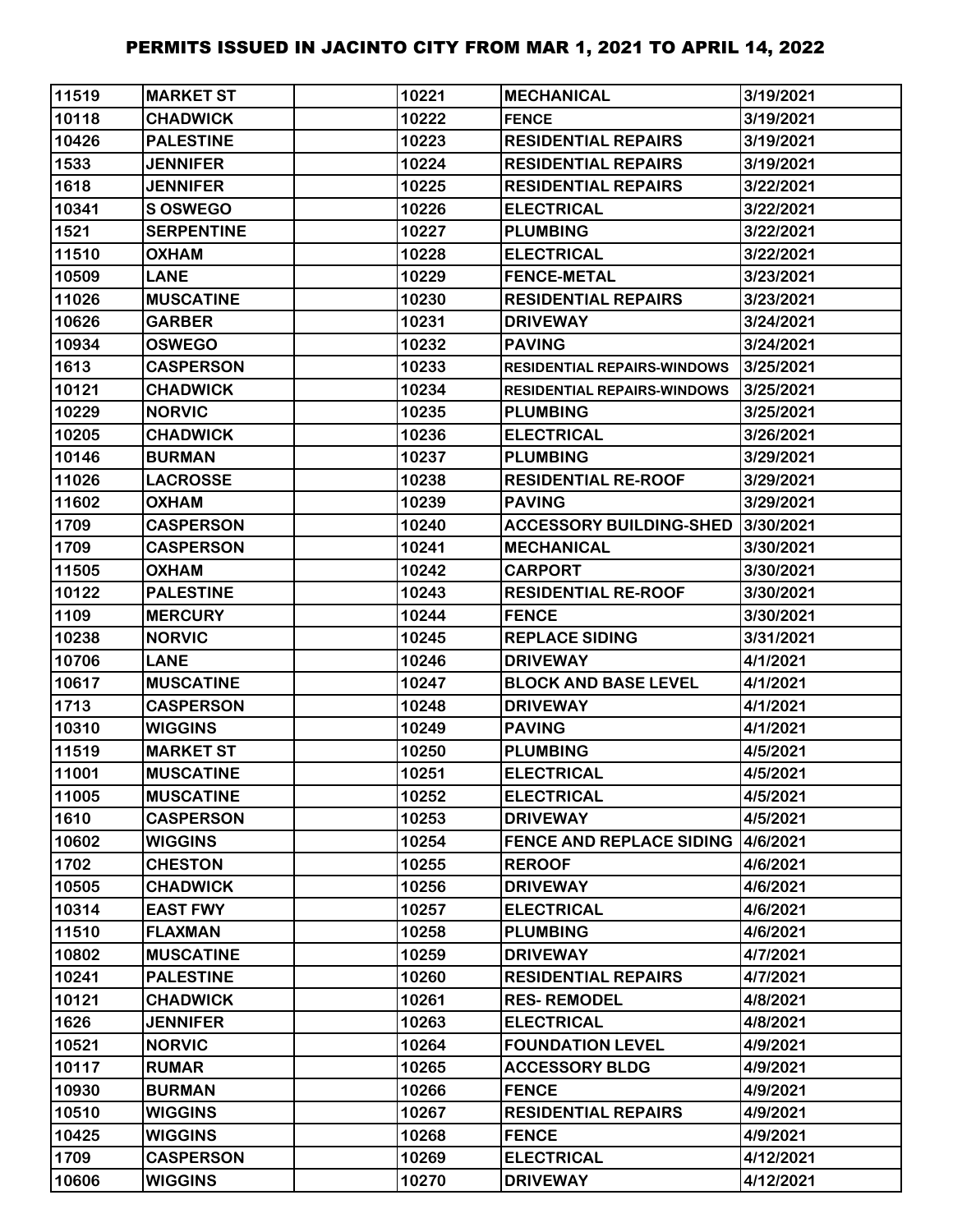| 1702  | <b>JENNIFER</b>  |                   | 10271 | <b>PLUMBING</b>                     | 4/12/2021 |
|-------|------------------|-------------------|-------|-------------------------------------|-----------|
| 10405 | <b>MUSCATINE</b> |                   | 10272 | <b>WOOD FENCE</b>                   | 4/12/2021 |
| 10629 | <b>FLAXMAN</b>   |                   | 10273 | <b>SHED REPAIRS</b>                 | 4/12/2021 |
| 10205 | <b>PILLOT</b>    |                   | 10274 | <b>CHAINLINK &amp; WOOD FENCE</b>   | 4/12/2021 |
| 10138 | <b>PILLOT</b>    |                   | 10275 | <b>DRIVEWAY</b>                     | 4/13/2021 |
| 10425 | <b>BURMAN</b>    |                   | 10276 | <b>DRIVEWAY</b>                     | 4/13/2021 |
| 1606  | <b>JENNIFER</b>  |                   | 10277 | <b>REROOF</b>                       | 4/13/2021 |
| 10511 | <b>LACROSSE</b>  |                   | 10278 | <b>COMM. REMODEL</b>                | 4/14/2021 |
| 10511 | <b>LACROSSE</b>  | TB1685-33/3410279 |       | <b>COMM. REMODEL</b>                | 4/14/2021 |
| 10511 | <b>LACROSSE</b>  | TB1685-33/3410280 |       | <b>COMM. REMODEL</b>                | 4/14/2021 |
| 10511 | <b>LACROSSE</b>  | TB272-31/32 10281 |       | <b>COMM. REMODEL</b>                | 4/14/2021 |
| 10511 | <b>LACROSSE</b>  | TB272-31/32 10282 |       | <b>COMM. REMODEL</b>                | 4/14/2021 |
| 10511 | <b>LACROSSE</b>  | TB243-29/30 10283 |       | <b>COMM. REMODEL</b>                | 4/14/2021 |
| 10511 | <b>LACROSSE</b>  | TB243-29/30 10284 |       | <b>COMM. REMODEL</b>                | 4/14/2021 |
| 10511 | <b>LACROSSE</b>  |                   | 10285 | <b>COMM. REMODEL</b>                | 4/14/2021 |
| 10511 | <b>LACROSSE</b>  | 27/28             | 10286 | <b>COMM. REMODEL</b>                | 4/14/2021 |
| 10511 | <b>LACROSSE</b>  | TB900-26          | 10287 | <b>COMM. REMODEL</b>                | 4/14/2021 |
| 10511 | <b>LACROSSE</b>  | TB900-26          | 10288 | <b>COMM. REMODEL</b>                | 4/14/2021 |
| 10511 | <b>LACROSSE</b>  | TB2457-39/4010289 |       | <b>COMM. REMODEL</b>                | 4/14/2021 |
| 10918 | <b>VERANO</b>    |                   | 10290 | <b>REROOF</b>                       | 4/15/2021 |
| 10905 | <b>VERANO</b>    |                   | 10291 | <b>METAL CARPORT</b>                | 4/15/2021 |
| 11515 | <b>MARKET</b>    |                   | 10292 | <b>MECHANICAL</b>                   | 4/15/2021 |
| 1610  | <b>BURMAN</b>    |                   | 10293 | <b>RES.REPAIRS</b>                  | 4/15/2021 |
| 1317  | <b>BELIN</b>     |                   | 10294 | <b>INGROUND POOL</b>                | 4/16/2021 |
| 10201 | <b>FLAXMAN</b>   |                   | 10295 | <b>WOOD-FENCE</b>                   | 4/16/2021 |
| 10714 | <b>PILLOT</b>    |                   | 10296 | <b>WOOD FENCE</b>                   | 4/16/2021 |
| 10118 | <b>WIGGINS</b>   |                   | 10297 | <b>RES.REPAIRS</b>                  | 4/19/2021 |
| 10213 | <b>NORVIC</b>    |                   | 10298 | <b>PLUMBING</b>                     | 4/19/2021 |
| 1335  | <b>HORATIO</b>   |                   | 10299 | <b>DEMO.SHED</b>                    | 4/19/2021 |
| 1734  | <b>BELIN</b>     |                   | 10300 | <b>DRIVEWAY</b>                     | 4/20/2021 |
| 1717  | <b>JENNIFER</b>  |                   | 10302 | PATIO, ROOF DECK STRUCTUI 4/20/2021 |           |
| 1506  | <b>CHESTON</b>   |                   | 10303 | <b>PLUMBING</b>                     | 4/21/2021 |
| 10146 | <b>BURMAN</b>    |                   | 10304 | <b>MECHANICAL</b>                   | 4/21/2021 |
| 10202 | <b>PALESTINE</b> |                   | 10305 | <b>FENCE</b>                        | 4/21/2021 |
| 10330 | <b>MUNN</b>      |                   | 10306 | <b>RESIDENTIAL RE-ROOF</b>          | 4/21/2021 |
| 10409 | <b>BURMAN</b>    |                   | 10307 | <b>PLUMBING</b>                     | 4/22/2021 |
| 11502 | <b>CELTIS</b>    |                   | 10308 | <b>DRIVEWAY</b>                     | 4/23/2021 |
| 1526  | <b>BELIN</b>     |                   | 10309 | <b>DRIVEWAY</b>                     | 4/23/2021 |
| 10146 | <b>BURMAN</b>    |                   | 10310 | <b>ELECTRICAL</b>                   | 4/23/2021 |
| 1702  | <b>JENNIFER</b>  |                   | 10311 | <b>MECHANICAL</b>                   | 4/23/2021 |
| 10441 | N OSWEGO         |                   | 10312 | <b>REPLACE SIDING &amp; TRIM</b>    | 4/23/2021 |
| 11020 | <b>BURMAN</b>    |                   | 10313 | <b>PLUMBING</b>                     | 4/27/2021 |
| 10122 | <b>BURMAN</b>    |                   | 10315 | <b>RESIDENTIAL RE-ROOF</b>          | 4/27/2021 |
| 921   | <b>AKRON</b>     |                   | 10316 | <b>RIGHT OF WAY</b>                 | 4/27/2021 |
| 11519 | <b>MARKET ST</b> |                   | 10317 | <b>RIGHT OF WAY</b>                 | 4/27/2021 |
| 10401 | <b>MUNN</b>      |                   | 10318 | <b>RESIDENTIAL RE-ROOF</b>          | 4/27/2021 |
| 11519 | <b>MARKET ST</b> |                   | 10319 | <b>PLUMBING</b>                     | 4/29/2021 |
| 10409 | <b>BURMAN</b>    |                   | 10320 | <b>DEMOLITION</b>                   | 4/29/2021 |
| 931   | <b>MERCURY</b>   |                   | 10321 | <b>COMMERCIAL REMODEL</b>           | 5/3/2021  |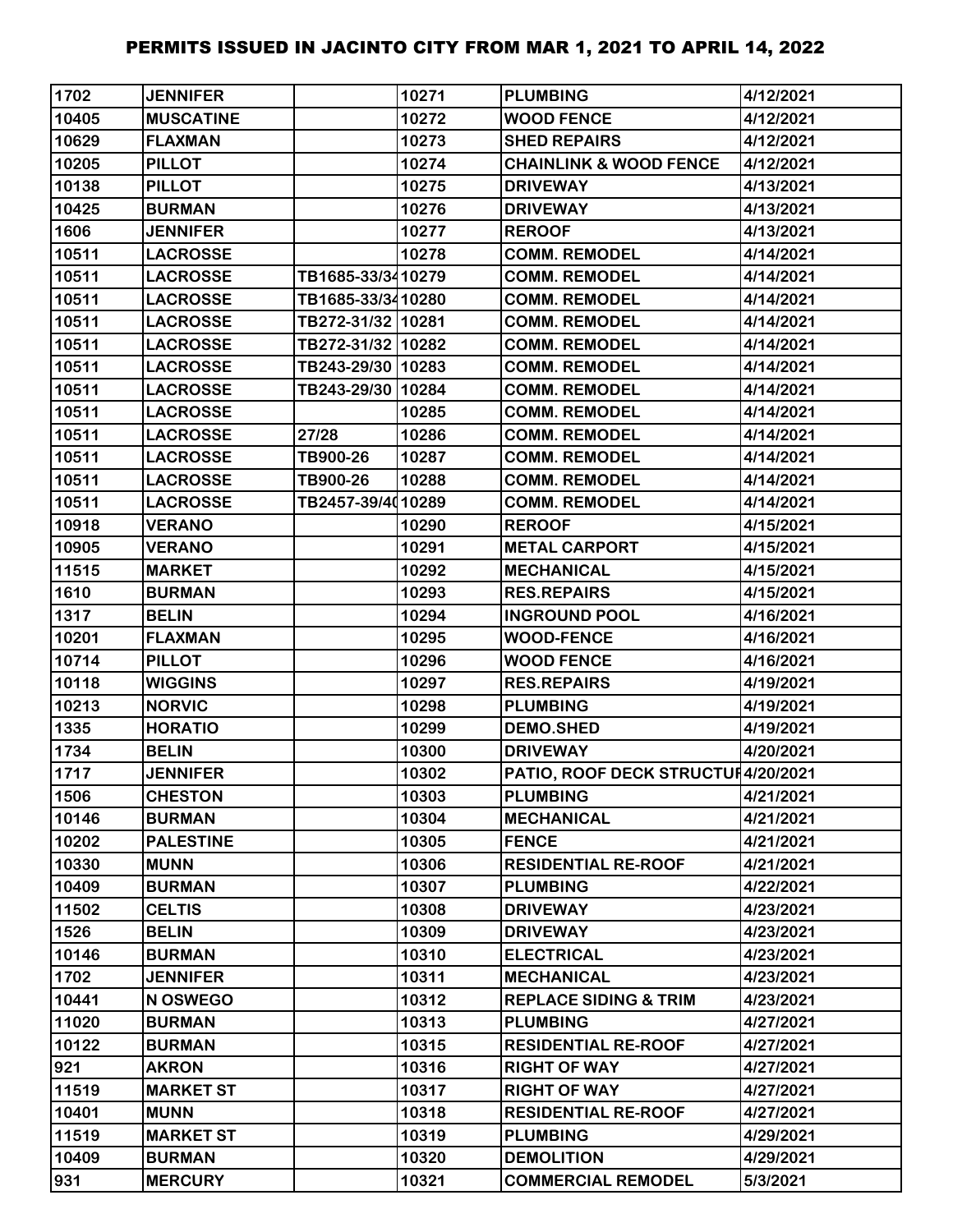| 11602 | <b>SEAGRAM</b>    | 10322 | RES.REP.(ROOF & B.PORCH FH5/3/2021       |           |
|-------|-------------------|-------|------------------------------------------|-----------|
| 11505 | <b>OXHAM</b>      | 10323 | <b>DRIVEWAY, PAVING &amp; GATE</b>       | 5/3/2021  |
| 10237 | <b>MARKET</b>     | 10324 | <b>PLUMBING</b>                          | 5/4/2021  |
| 1625  | <b>JENNIFER</b>   | 10325 | <b>PLUMBING</b>                          | 5/4/2021  |
| 1506  | <b>CHESTON</b>    | 10326 | <b>MECHANICAL</b>                        | 5/4/2021  |
| 10529 | <b>LACROSSE</b>   | 10327 | <b>ELECTRICAL</b>                        | 5/4/2021  |
| 1434  | <b>HORATIO</b>    | 10328 | <b>PLUMBING</b>                          | 5/4/2021  |
| 10425 | <b>CHADWICK</b>   | 10329 | <b>DRIVEWAY</b>                          | 5/4/2021  |
| 10606 | <b>WIGGINS</b>    | 10330 | <b>FENCE</b>                             | 5/4/2021  |
| 10938 | <b>LACROSSE</b>   | 10331 | <b>RESIDENTIAL - REMODEL</b>             | 5/5/2021  |
| 10638 | <b>FAIRFAX</b>    | 10332 | <b>FENCE-WOOD</b>                        | 5/5/2021  |
| 10702 | <b>NORVIC</b>     | 10333 | <b>REROOF</b>                            | 5/6/2021  |
| 10201 | <b>PALESTINE</b>  | 10334 | <b>RESIDENTIAL REPAIRS</b>               | 5/6/2021  |
| 10706 | <b>FLAXMAN</b>    | 10335 | <b>PAVING</b>                            | 5/6/2021  |
| 11030 | <b>VERANO</b>     | 10336 | <b>RESIDENTIAL RE-ROOF</b>               | 5/6/2021  |
| 10505 | <b>PALESTINE</b>  | 10337 | <b>FENCE &amp; GATE</b>                  | 5/6/2021  |
| 10319 | <b>PALESTINE</b>  | 10338 | COM REMODEL-REROOF & PAINT 5/7/2021      |           |
| 1426  | <b>HORATIO</b>    | 10339 | <b>DEMOLITION-SHED</b>                   | 5/7/2021  |
| 10534 | <b>PALESTINE</b>  | 10340 | <b>FENCE-GATE</b>                        | 5/7/2021  |
| 10610 | <b>BURMAN</b>     | 10341 | RES. ADDITION(BEDROOM-ON SL 5/11/2021    |           |
| 1506  | <b>CHESTON</b>    | 10342 | <b>ELECTRICAL</b>                        | 5/11/2021 |
| 11505 | <b>OGLESBY</b>    | 10343 | <b>ELECTRICAL</b>                        | 5/11/2021 |
| 10714 | <b>GARBER LN</b>  | 10344 | <b>NEW WINDOWS</b>                       | 5/12/2021 |
| 10102 | <b>FAIRFAX</b>    | 10345 | <b>ACCESSORY BUILDING</b>                | 5/12/2021 |
| 10434 | <b>PILLOT</b>     | 10346 | <b>ELECTRICAL</b>                        | 5/13/2021 |
| 10918 | <b>FLAXMAN</b>    | 10347 | <b>4FT TALL PICKET FENCE</b>             | 5/13/2021 |
| 10345 | <b>N LACROSSE</b> | 10348 | <b>RESIDENTIAL RE-ROOF</b>               | 5/13/2021 |
| 10237 | <b>MARKET</b>     | 10349 | <b>MECHANICAL</b>                        | 5/14/2021 |
| 1702  | <b>JENNIFER</b>   | 10350 | <b>DRIVEWAY</b>                          | 5/14/2021 |
| 11518 | <b>CELTIS</b>     | 10351 | <b>PLUMBING</b>                          | 5/14/2021 |
| 10209 | <b>RUMAR</b>      | 10352 | <b>GAZEBO</b>                            | 5/14/2021 |
| 11009 | <b>WIGGINS</b>    | 10353 | <b>PLUMBING</b>                          | 5/17/2021 |
| 10433 | <b>LANE</b>       | 10354 | LEVEL BLOCK & BASE FOUNDATION            | 5/17/2021 |
| 10501 | <b>WIGGINS</b>    | 10355 | <b>RESIDENTIAL RE-ROOF</b>               | 5/17/2021 |
| 10824 | <b>INVIERNO</b>   | 10356 | <b>LEVEL BLK &amp; BASE AND ADDITION</b> | 5/17/2021 |
| 10510 | <b>CHADWICK</b>   | 10357 | <b>DRIVEWAY</b>                          | 5/18/2021 |
| 10345 | <b>LANE</b>       | 10358 | <b>RESIDENTIAL ADDITION</b>              | 5/18/2021 |
| 10533 | <b>BURMAN</b>     | 10359 | <b>FENCE &amp; RESIDENTIAL REPAIRS</b>   | 5/18/2021 |
| 11013 | <b>VERANO</b>     | 10360 | LEVEL BLK & BASE AND RE-ROOF             | 5/18/2021 |
| 10909 | <b>OSWEGO</b>     | 10361 | <b>RESIDENTIAL REPAIRS</b>               | 5/18/2021 |
| 1705  | <b>SERPENTINE</b> | 10362 | <b>GENERATOR</b>                         | 5/19/2021 |
| 1705  | <b>SERPENTINE</b> | 10363 | <b>ELECTRICAL</b>                        | 5/19/2021 |
| 1705  | <b>SERPENTINE</b> | 10364 | <b>PLUMBING</b>                          | 5/19/2021 |
| 10225 | <b>MUNN</b>       | 10365 | <b>WOOD FENCE</b>                        | 5/20/2021 |
| 10517 | <b>CHADWICK</b>   | 10366 | <b>RESIDENTIAL RE-ROOF</b>               | 5/19/2021 |
| 1317  | <b>BELIN</b>      | 10367 | <b>PLUMBING</b>                          | 5/20/2021 |
| 11513 | <b>SEAGRAM</b>    | 10368 | <b>ACCESORY BUILDING</b>                 | 5/21/2021 |
| 10337 | <b>PILLOT</b>     | 10369 | <b>PAVING</b>                            | 5/21/2021 |
| 1627  | <b>CHAZEN</b>     | 10370 | <b>RESIDENTIAL RE-ROOF</b>               | 5/21/2021 |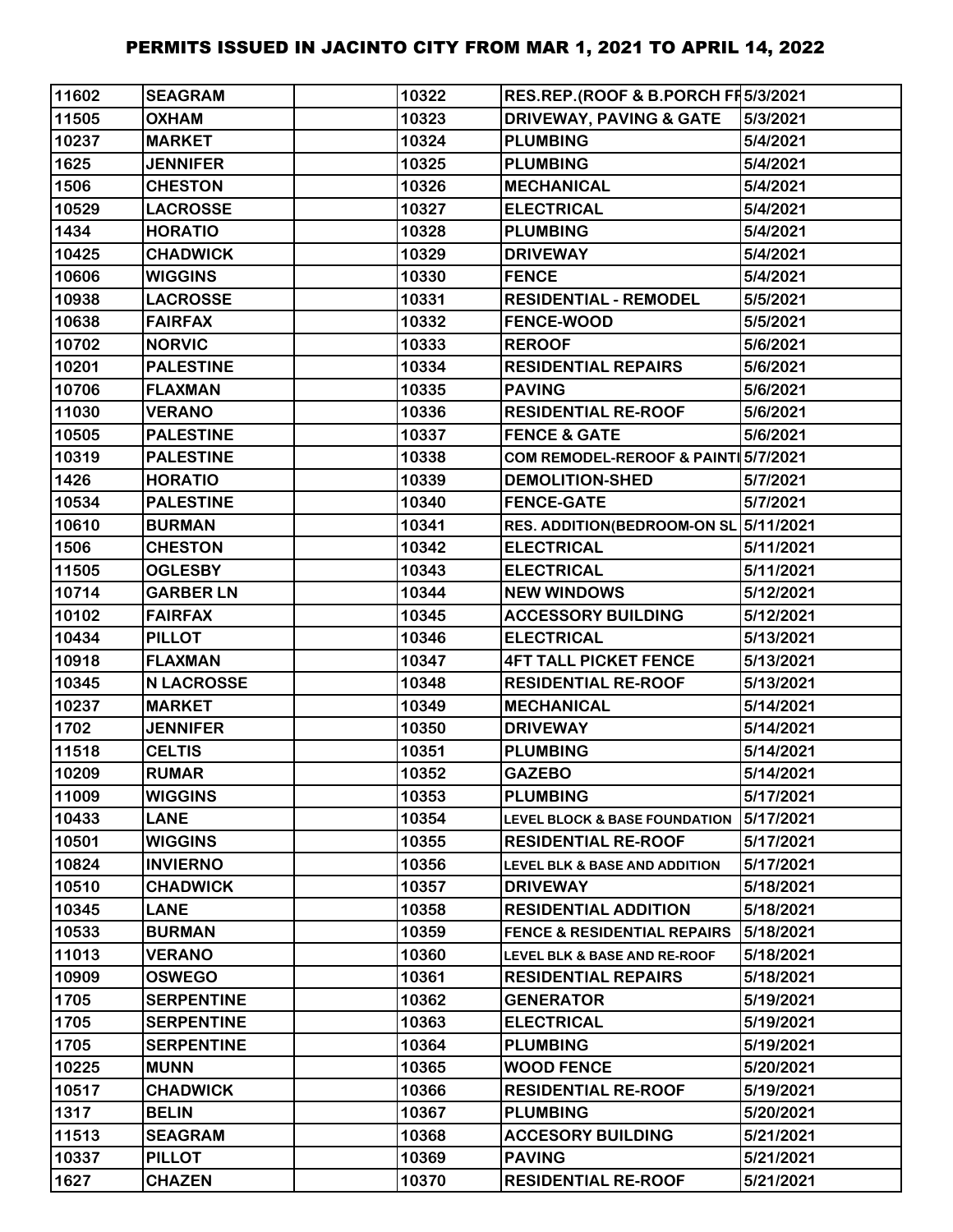| 10510           | <b>FLAXMAN</b>    |   | 10371 | <b>FENCE</b>                      | 5/21/2021 |
|-----------------|-------------------|---|-------|-----------------------------------|-----------|
| 10909           | <b>INVIERNO</b>   |   | 10372 | <b>RESIDENTIAL RE-ROOF</b>        | 6/4/2021  |
| 10727           | <b>MUNN</b>       |   | 10373 | <b>DRIVEWAY</b>                   | 5/25/2021 |
| 10402           | <b>FLAXMAN</b>    |   | 10374 | <b>RES.REP (WINDOWS)</b>          | 5/26/2021 |
| SC <sub>2</sub> | <b>BURMAN</b>     |   | 10375 | <b>ELECTRICAL</b>                 | 5/26/2021 |
| 10117           | <b>LANE</b>       |   | 10376 | <b>RES.REM.(SOLAR PANELS)</b>     | 5/26/2021 |
| 10117           | <b>LANE</b>       |   | 10377 | <b>ELECTRICAL</b>                 | 5/26/2021 |
| 10425           | <b>PILLOT</b>     |   | 10378 | <b>REROOF</b>                     | 5/26/2021 |
| 10346           | <b>MUNN</b>       |   | 10379 | <b>REROOF</b>                     | 5/26/2021 |
| 1022            | <b>AKRON</b>      |   | 10380 | <b>REROOF</b>                     | 5/26/2021 |
| 10922           | <b>LACROSSE</b>   |   | 10381 | <b>DRIVEWAY</b>                   | 5/27/2021 |
| 10713           | <b>FAIRFAX</b>    |   | 10382 | <b>ELECTRICAL</b>                 | 5/28/2021 |
| 1406            | <b>BELIN</b>      |   | 10383 | <b>GENERATOR</b>                  | 5/28/2021 |
| 1406            | <b>BELIN</b>      |   | 10384 | <b>ELECTRICAL</b>                 | 5/28/2021 |
| 1506            | <b>CHESTON</b>    |   | 10385 | <b>DRIVEWAY</b>                   | 5/28/2021 |
| 1701            | <b>CHAZEN</b>     |   | 10386 | PAVING(WALKWAY&PATIO)             | 5/28/2021 |
| 10429           | <b>LANE</b>       |   | 10387 | <b>PLUMBING</b>                   | 5/28/2021 |
| 10702           | <b>BURMAN</b>     |   | 10388 | <b>REPLACE SIDING</b>             | 6/1/2021  |
| 10502           | <b>PILLOT</b>     |   | 10389 | <b>DRIVEWAY</b>                   | 6/1/2021  |
| 1006            | <b>DACUS</b>      |   | 10390 | <b>PLUMBING</b>                   | 6/1/2021  |
| 10638           | <b>FAIRFAX</b>    |   | 10391 | <b>PAVING</b>                     | 6/1/2021  |
| 11419           | <b>MUNN</b>       |   | 10392 | <b>PLUMBING</b>                   | 6/2/2021  |
| 11030           | <b>VERANO</b>     |   | 10393 | <b>PATIO</b>                      | 6/2/2021  |
| 11037           | <b>MARKET</b>     |   | 10394 | <b>ELECTRICAL</b>                 | 6/3/2021  |
| 11618           | <b>SEAGRAM</b>    |   | 10395 | <b>DRIVEWAY</b>                   | 6/3/2021  |
| 11110           | <b>MUSCATINE</b>  |   | 10396 | <b>RESIDENTIAL REPAIRS</b>        | 6/3/2021  |
| 10533           | <b>WIGGINS</b>    |   | 10397 | <b>ELECTRICAL</b>                 | 6/4/2021  |
| 10533           | <b>WIGGINS</b>    |   | 10398 | SOLAR PANEL INSTALLATION 6/4/2021 |           |
| 10426           | <b>PALESTINE</b>  |   | 10399 | <b>GRADE/FILL DIRT</b>            | 6/4/2021  |
| 10213           | <b>BURMAN</b>     |   | 10400 | <b>ELECTRICAL</b>                 | 6/7/2021  |
| 11510           | <b>OXHAM</b>      |   | 10401 | <b>MECHANICAL</b>                 | 6/7/2021  |
| 1501            | <b>MERCURY</b>    |   | 10402 | <b>ELECTRICAL</b>                 | 6/7/2021  |
| 1006            | <b>DACUS</b>      |   | 10403 | <b>DEMOLITION-HOUSE</b>           | 6/8/2021  |
| 931             | <b>MERCURY</b>    | B | 10404 | <b>ELECTRICAL</b>                 | 6/9/2021  |
| 931             | <b>MERCURY</b>    | Α | 10405 | ELECTRICAL #4124                  | 6/9/2021  |
| 10434           | <b>BURMAN</b>     |   | 10406 | <b>MECHANICAL</b>                 | 6/9/2021  |
| 10237           | <b>MARKET</b>     |   | 10407 | PLUMBING 4" FIRE LINE             | 6/9/2021  |
| 10309           | <b>PILLOT</b>     |   | 10408 | <b>PLUMBING</b>                   | 6/9/2021  |
| 10121           | <b>CHADWICK</b>   |   | 10409 | <b>ELECTRICAL</b>                 | 6/9/2021  |
| 10245           | <b>MUNN</b>       |   | 10410 | <b>DRIVEWAY</b>                   | 6/9/2021  |
| 1729            | <b>JENNIFER</b>   |   | 10411 | <b>REROOF AND REPAIR FENCE</b>    | 6/10/2021 |
| 10804           | <b>MUNN</b>       |   | 10412 | <b>ELECTRICAL</b>                 | 6/10/2021 |
| 1704            | <b>HOLLAND#1</b>  |   | 10413 | <b>GAS TEST</b>                   | 6/10/2021 |
| 10402           | <b>SLACROSSE</b>  |   | 10414 | <b>REROOF</b>                     | 6/10/2021 |
| 10329           | <b>NORVIC</b>     |   | 10415 | <b>PLUMBING</b>                   | 6/10/2021 |
| 10117           | <b>LANE</b>       |   | 10416 | <b>DRIVEWAY</b>                   | 6/10/2021 |
| 10334           | <b>N LACROSSE</b> |   | 10417 | <b>RESIDENTIAL REPAIRS</b>        | 6/10/2021 |
| 11211           | <b>MUNN</b>       |   | 10418 | <b>PAVING CRUSHED ASPHALT</b>     | 6/11/2021 |
| 10222           | <b>WIGGINS</b>    |   | 10419 | <b>RESIDENTIAL RE-ROOF</b>        | 6/14/2021 |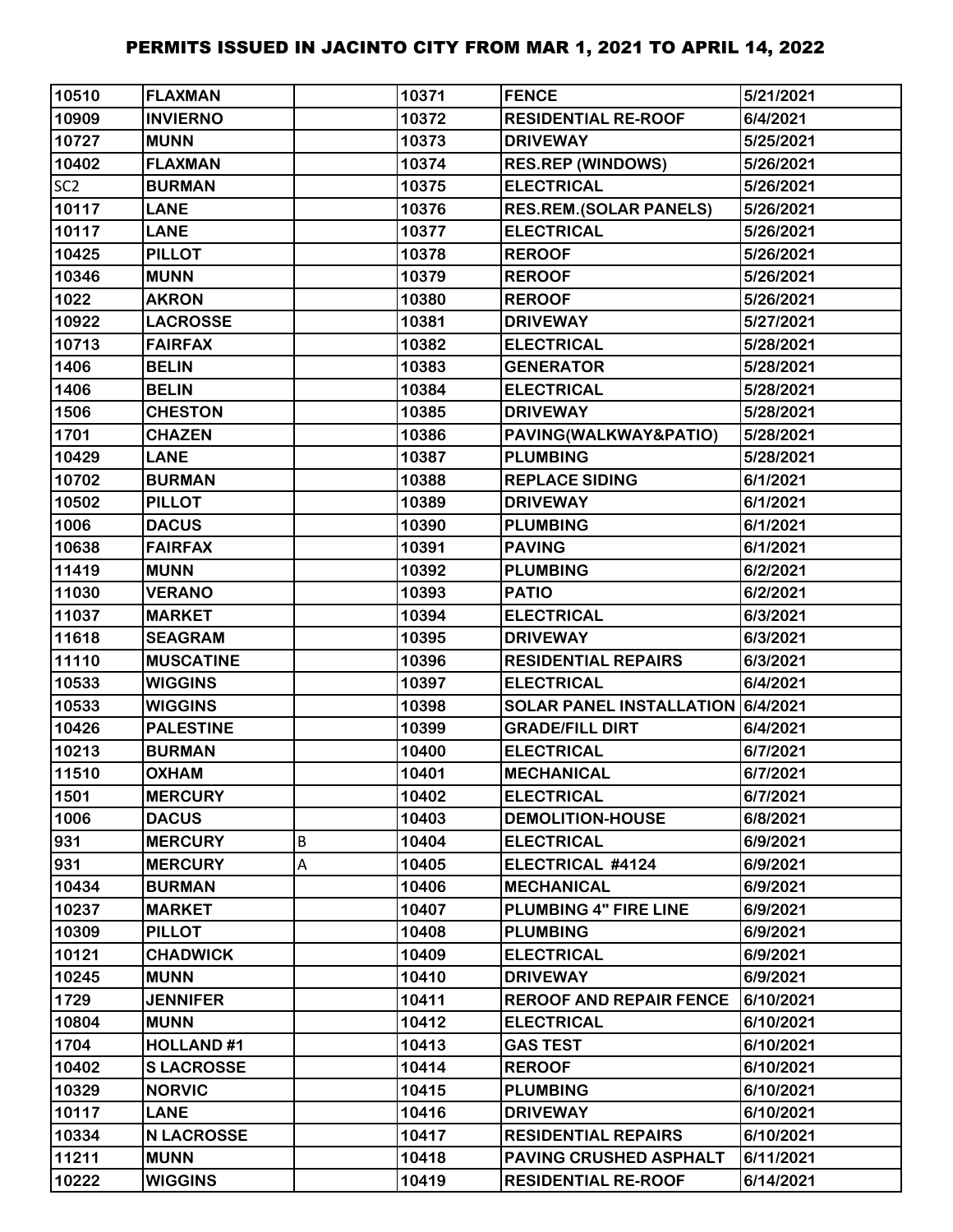| 1522  | <b>CHESTON</b>      |             | 10420 | <b>RESIDENTIAL RE-ROOF</b>                   | 6/14/2021 |
|-------|---------------------|-------------|-------|----------------------------------------------|-----------|
| 1501  | <b>SERPENTINE</b>   |             | 10421 | <b>RESIDENTIAL RE-ROOF</b>                   | 6/15/2021 |
| 10301 | <b>FAIRFAX</b>      |             | 10422 | <b>RESIDENTIAL RE-ROOF</b>                   | 6/15/2021 |
| 1406  | <b>BELIN</b>        |             | 10423 | <b>PLUMBING</b>                              | 6/16/2021 |
| 10511 | <b>LACROSSE</b>     | 239         | 10424 | <b>ELECTRICAL</b>                            | 6/16/2021 |
| 10511 | <b>LACROSSE</b>     | 240         | 10425 | <b>ELECTRICAL</b>                            | 6/16/2021 |
| 10511 | <b>LACROSSE</b>     | 228         | 10426 | <b>ELECTRICAL</b>                            | 6/16/2021 |
| 10511 | <b>LACROSSE</b>     |             | 10427 | <b>ELECTRICAL</b>                            | 6/16/2021 |
| 11121 | <b>MARKET D</b>     |             | 10428 | <b>COMMERCIAL RE-ROOF</b>                    | 6/16/2021 |
| 10337 | <b>BURMAN</b>       |             | 10429 | <b>FENCE</b>                                 | 6/16/2021 |
| 10201 | <b>PALESTINE</b>    |             | 10430 | <b>ELECTRICAL</b>                            | 6/17/2021 |
| 10611 | <b>PALESTINE</b>    |             | 10431 | PARTIAL DEMOLITION BACK BLD 6/17/2021        |           |
| 10326 | <b>PALESTINE</b>    | В           | 10432 | <b>ELECTRICAL</b>                            | 6/17/2021 |
| 10209 | <b>RUMAR</b>        |             | 10433 | <b>WOOD SHED</b>                             | 6/18/2021 |
| 10102 | <b>NORVIC</b>       |             | 10434 | <b>RES.RE-ROOF</b>                           | 6/21/2021 |
| 10206 | <b>FLAXMAN</b>      |             | 10435 | <b>WOOD FENCE</b>                            | 6/21/2021 |
| 1611  | <b>JENNIFER</b>     |             | 10436 | <b>FENCE</b>                                 | 6/21/2021 |
| 1418  | <b>JENNIFER</b>     |             | 10437 | <b>PLB</b>                                   | 6/23/2021 |
| 10309 | <b>PILLOT</b>       |             | 10438 | <b>ELEC</b>                                  | 6/23/2021 |
| 10610 | <b>BURMAN</b>       |             | 10439 | <b>PLB</b>                                   | 6/24/2021 |
| 10613 | <b>FAIRFAX</b>      |             | 10440 | <b>LEVEL-BLK &amp; BASE</b>                  | 6/25/2021 |
| 1418  | <b>HORATIO</b>      |             | 10441 | <b>DRIVEWAY &amp; METAL CARPORT6/25/2021</b> |           |
| 10606 | <b>PILLOT</b>       |             | 10443 | <b>PAVING</b>                                | 6/25/2021 |
| 10630 | <b>FLAXMAN</b>      |             | 10444 | <b>PLB</b>                                   | 6/25/2021 |
| 1113  | <b>SIESTA</b>       |             | 10445 | <b>PLB</b>                                   | 6/25/2021 |
| 10438 | <b>MUSCATINE</b>    |             | 10446 | <b>PAVING</b>                                | 6/25/2021 |
| 10145 | <b>MUNN</b>         |             | 10447 | <b>WOOD FENCE</b>                            | 6/25/2021 |
| 10217 | <b>PILLOT</b>       |             | 10448 | <b>WOOD FENCE</b>                            | 6/25/2021 |
| 10430 | <b>MUSCATINE</b>    |             | 10449 | <b>MECHANICAL</b>                            | 6/25/2021 |
| 10617 | <b>FLAXMAN</b>      |             | 10450 | <b>RESIDENTIAL RE-ROOF</b>                   | 6/28/2021 |
| 9990  | <b>EAST FWY</b>     |             | 10451 | STORM DAMAGE DEMOLITION 6/29/2021            |           |
| 11030 | <b>VERANO</b>       |             | 10452 | <b>CARPORT</b>                               | 6/29/2021 |
| 10910 | <b>MUNN</b>         |             | 10453 | <b>ELECTRICAL</b>                            | 6/30/2021 |
| 10618 | <b>PILLOT</b>       |             | 10454 | <b>PAVING</b>                                | 7/1/2021  |
| 10506 | <b>WIGGINS</b>      |             | 10455 | PORCH AND RES. RE-ROOF                       | 7/1/2021  |
| 10134 | <b>PILLOT</b>       |             | 10456 | <b>FENCE</b>                                 | 7/1/2021  |
| 1722  | <b>CHAZEN</b>       |             | 10457 | <b>REPAIR PORCH &amp; SHED</b>               | 7/1/2021  |
| 10309 | <b>PILLOT</b>       |             | 10458 | <b>DEMOLITION OF GARAGE</b>                  | 7/1/2021  |
| 10138 | <b>MUSCATINE</b>    |             | 10459 | <b>ELECTRICAL</b>                            | 7/2/2021  |
| 10911 | <b>MUNN</b>         |             | 10460 | <b>CARPORT</b>                               | 7/2/2021  |
| 10417 | N OSWEGO            |             | 10461 | <b>FENCE</b>                                 | 7/2/2021  |
| 10625 | <b>NORVIC</b>       |             | 10462 | <b>RESIDENTIAL REPAIRS</b>                   | 7/6/2021  |
| 10625 | <b>NORVIC</b>       |             | 10463 | <b>PLUMBING</b>                              | 7/6/2021  |
| 10314 | <b>FLAXMAN</b>      |             | 10464 | <b>RESIDENTIAL RE-ROOF</b>                   | 7/6/2021  |
| 9990  | <b>EAST FREEWAY</b> | $\mathbf C$ | 10465 | <b>ELECTRICAL</b>                            | 7/7/2021  |
| 9701  | <b>MARKET</b>       |             | 10466 | <b>ELECTRICAL</b>                            | 7/7/2021  |
| 10521 | <b>WIGGINS</b>      |             | 10467 | <b>REPLACE SIDING AND WINDOV 7/7/2021</b>    |           |
| 10129 | <b>FAIRFAX</b>      |             | 10468 | <b>RESIDENTIAL RE-ROOF</b>                   | 7/7/2021  |
| 10414 | <b>FLAXMAN</b>      |             | 10469 | <b>RESIDENTIAL RE-ROOF</b>                   | 7/7/2021  |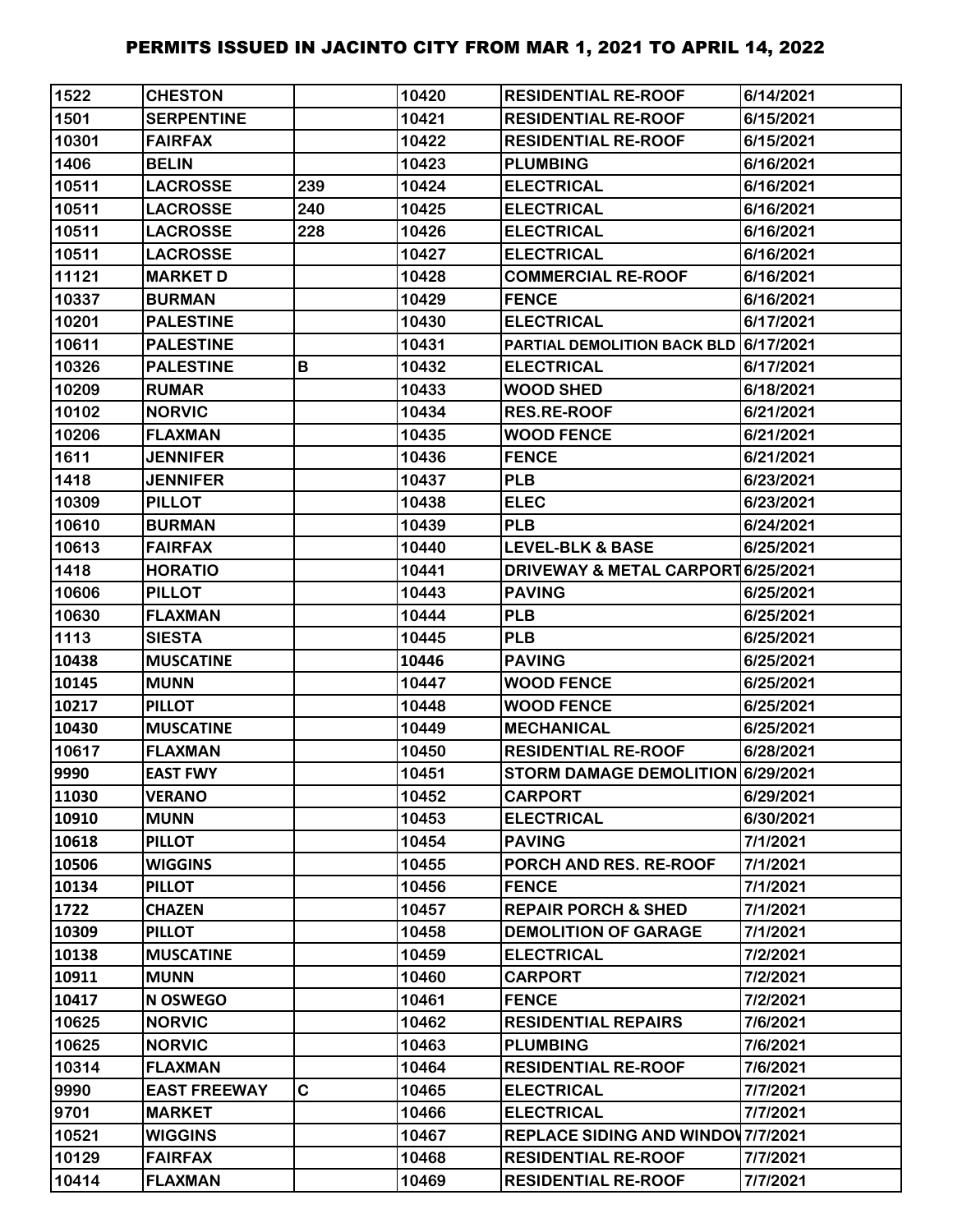| 10414 | <b>SLACROSSE</b>  |             | 10470 | <b>RESIDENTIAL ADDITION &amp; POR7/7/2021</b> |           |
|-------|-------------------|-------------|-------|-----------------------------------------------|-----------|
| 10733 | <b>BURMAN</b>     |             | 10471 | <b>PAVING</b>                                 | 7/8/2021  |
| 9990  | <b>EAST FWY</b>   | B           | 10472 | <b>PLUMBING</b>                               | 7/8/2021  |
| 1317  | <b>SERPENTINE</b> |             | 10473 | <b>RESIDENTIAL RE-ROOF</b>                    | 7/9/2021  |
| 10430 | <b>MUSCATINE</b>  |             | 10474 | <b>ELECTRICAL</b>                             | 7/9/2021  |
| 10430 | <b>PALESTINE</b>  |             | 10475 | <b>BRICK SIDING</b>                           | 7/9/2021  |
| 9990  | <b>EAST FWY</b>   |             | 10476 | <b>COMMERCIAL REMODEL</b>                     | 7/12/2021 |
| 10613 | <b>MUSCATINE</b>  |             | 10477 | <b>ELECTRICAL</b>                             | 7/12/2021 |
| 10309 | <b>PILLOT</b>     |             | 10478 | <b>FENCE</b>                                  | 7/12/2021 |
| 10941 | <b>VERANO</b>     |             | 10479 | <b>REROOF</b>                                 | 7/13/2021 |
| 11618 | <b>SEAGRAM</b>    |             | 10480 | <b>RESIDENTIAL REPAIRS</b>                    | 7/13/2021 |
| 918   | <b>MERCURY</b>    | $\mathbf 1$ | 10481 | <b>COMMERCIAL REMODEL</b>                     | 7/13/2021 |
| 1702  | <b>BELIN</b>      |             | 10482 | <b>RESIDENTIAL ADDITION</b>                   | 7/13/2021 |
| 10129 | <b>CHADWICK</b>   |             | 10483 | <b>RESIDENTIAL RE-ROOF</b>                    | 7/14/2021 |
| 1705  | <b>SERPENTINE</b> |             | 10484 | <b>PLUMBING</b>                               | 7/14/2021 |
| 10341 | <b>PALESTINE</b>  |             | 10485 | 2 WALL SIGNS & ONE POLE SI07/14/2021          |           |
| 10341 | <b>PALESTINE</b>  |             | 10486 | <b>ELECTRICAL FOR SIGNS</b>                   | 7/14/2021 |
| 11406 | <b>MUNN</b>       |             | 10487 | <b>PAVING (IN BACK)</b>                       | 7/15/2021 |
| 10421 | <b>LANE</b>       |             | 10488 | <b>PLUMBING</b>                               | 7/16/2021 |
| 918   | <b>MERCURY</b>    | 1           | 10489 | <b>ELECTRICAL</b>                             | 7/16/2021 |
| 1602  | <b>CASPERSON</b>  |             | 10490 | <b>RESIDENTIAL RE-ROOF</b>                    | 7/16/2021 |
| 10517 | <b>WIGGINS</b>    |             | 10491 | <b>RESIDENTIAL REPAIRS</b>                    | 7/16/2021 |
| 10517 | <b>WIGGINS</b>    |             | 10492 | <b>ELECTRICAL</b>                             | 7/16/2021 |
| 10345 | <b>LANE</b>       |             | 10493 | <b>ELECTRICAL</b>                             | 7/19/2021 |
| 10533 | <b>WIGGINS</b>    |             | 10494 | <b>2 DRIVEWAYS</b>                            | 7/20/2021 |
| 1101  | <b>HOLLAND</b>    | B           | 10495 | <b>ELECTRICAL</b>                             | 7/20/2021 |
| 10117 | <b>RUMAR</b>      |             | 10496 | <b>RESIDENTIAL RE-ROOF</b>                    | 7/20/2021 |
| 10345 | <b>LAND</b>       |             | 10497 | <b>PLUMBING</b>                               | 7/20/2021 |
| 10114 | <b>CHADWICK</b>   |             | 10498 | <b>ELECTRICAL</b>                             | 7/21/2021 |
| 10241 | <b>FLAXMAN</b>    |             | 10499 | <b>FENCE</b>                                  | 7/21/2021 |
| 10337 | <b>PILLOT</b>     |             | 10500 | <b>GARAGE ADDIITION</b>                       | 7/21/2021 |
| 11502 | <b>TILLIA</b>     |             | 10501 | <b>PLUMBING</b>                               | 7/21/2021 |
| 10521 | <b>WIGGINS</b>    |             | 10502 | <b>RESIDENTIAL RE-ROOF</b>                    | 7/21/2021 |
| 1626  | <b>JENNIFER</b>   |             | 10503 | <b>RESIDENTIAL REPAIRS</b>                    | 7/21/2021 |
| 11009 | <b>MUSCATINE</b>  |             | 10504 | <b>FENCE</b>                                  | 7/22/2021 |
| 10309 | <b>PILLOT</b>     |             | 10505 | <b>CARPORT</b>                                | 7/23/2021 |
| 1613  | <b>MERCURY</b>    |             | 10506 | NEW COMMERCIAL BUILDING   7/26/2021           |           |
| 1725  | <b>HOLLAND</b>    |             | 10507 | <b>GRADE/FILL DIRT</b>                        | 7/26/2021 |
| 11005 | <b>MUSCATINE</b>  |             | 10508 | <b>FENCE</b>                                  | 7/26/2021 |
| 10417 | N OSWEGO          |             | 10509 | <b>6 FT WOODEN GATE</b>                       | 7/27/2021 |
| 11009 | <b>LACROSSE</b>   |             | 10510 | <b>RES. FOUNDATION REPAIR</b>                 | 7/28/2021 |
| 11017 | <b>LACROSSE</b>   |             | 10511 | <b>RESIDENTIAL FOUNDATION RE7/28/2021</b>     |           |
| 10506 | <b>PILLOT</b>     |             | 10512 | <b>METAL CARPORT</b>                          | 7/28/2021 |
| 10217 | <b>FLAXMAN</b>    |             | 10513 | <b>ACCESSORY BUILDING</b>                     | 7/29/2021 |
| 10518 | <b>WIGGINS</b>    |             | 10514 | <b>DRIVEWAY</b>                               | 7/29/2021 |
| 10414 | <b>SLACROSSE</b>  |             | 10515 | <b>ELECTRICAL</b>                             | 7/29/2021 |
| 1406  | <b>SERPENTINE</b> |             | 10516 | <b>RESIDENTIAL RE-ROOF</b>                    | 7/30/2021 |
| 10406 | <b>MUNN</b>       |             | 10517 | <b>RESIDENTIAL RE-ROOF</b>                    | 8/2/2021  |
| 10313 | <b>WIGGINS</b>    |             | 10518 | <b>PLUMBING</b>                               | 8/3/2021  |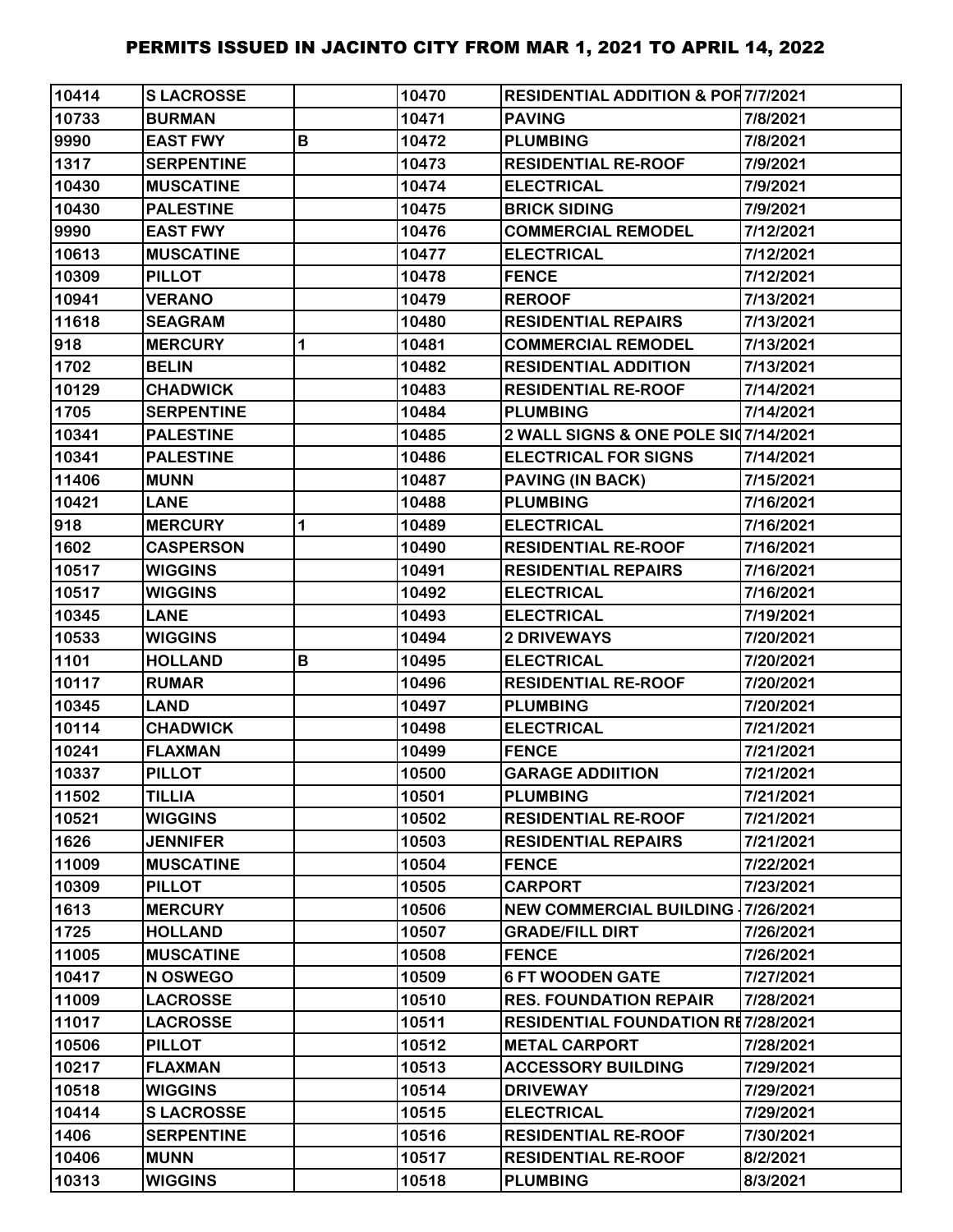| 1721  | <b>CHESTON</b>    |     | 10519  | <b>GATE</b>                        | 8/3/2021  |
|-------|-------------------|-----|--------|------------------------------------|-----------|
| 1401  | <b>SERPENTINE</b> |     | 10520  | <b>FENCE</b>                       | 8/3/2021  |
| 1109  | <b>MERCURY</b>    |     | 10521  | <b>WOOD FENCE</b>                  | 8/3/2021  |
| 1106  | <b>DACUS</b>      |     | 10522  | <b>FENCE</b>                       | 8/3/2021  |
| 1407  | <b>HORATIO</b>    |     | 10523  | <b>RESIDENTIAL REPAIRS</b>         | 8/5/2021  |
| 11519 | <b>MARKET ST</b>  |     | 10524  | PLB- UNDERGROUND 6"FIRE LINE       | 8/4/2021  |
| 10827 | <b>FLAXMAN</b>    |     | 10525  | <b>MECHANICAL</b>                  | 8/6/2021  |
| 10934 | <b>LACROSSE</b>   |     | 10526  | <b>PLUMBING</b>                    | 8/6/2021  |
| 11109 | <b>VERANO</b>     |     | 10527  | <b>PLUMBING</b>                    | 8/9/2021  |
| 11505 | <b>OGLESBY</b>    |     | 10528  | <b>ELECTRICAL</b>                  | 8/10/2021 |
| 10705 | <b>MUSCATINE</b>  |     | 10529  | <b>CARPORT-METAL</b>               | 8/10/2021 |
| 10825 | <b>MUSCATINE</b>  |     | 10530  | <b>REPLACE SIDING</b>              | 8/10/2021 |
| 935   | <b>MERCURY</b>    |     | 10531  | <b>DOUBLE SIDED SIGN</b>           | 8/10/2021 |
| 935   | <b>MERCURY</b>    |     | 10532  | <b>ELECTRICAL</b>                  | 8/10/2021 |
| 10249 | <b>BURMAN</b>     |     | 10533  | <b>PAVING</b>                      | 8/10/2021 |
| 10506 | <b>CHADWICK</b>   |     | 10534  | <b>DRIVEWAY</b>                    | 8/10/2021 |
| 10530 | <b>PALESTINE</b>  |     | 10535  | <b>RESIDENTIAL - REMODEL</b>       | 8/11/2021 |
| 11410 | <b>EAST FWY</b>   | 150 | 10536  | <b>WALL SIGN</b>                   | 8/11/2021 |
| 11410 | <b>EAST FWY</b>   | 150 | 10537  | <b>ELECTRICAL</b>                  | 8/11/2021 |
| 11030 | <b>VERANO</b>     |     | 10538  | <b>DRIVEWAY</b>                    | 8/11/2021 |
| 1622  | <b>CHESTON</b>    |     | 10539  | <b>PLUMBING</b>                    | 8/12/2021 |
| 11022 | <b>FLAXMAN</b>    |     | 10540  | <b>PLUMBING</b>                    | 8/12/2021 |
| 10634 | <b>WIGGINS</b>    |     | 10541  | <b>RESIDENTIAL RE-ROOF</b>         | 8/12/2021 |
| 10249 | <b>WIGGINS</b>    |     | 10542  | <b>RESIDENTIAL RE-ROOF</b>         | 8/12/2021 |
| 10425 | <b>FLAXMAN</b>    |     | 10543  | <b>RESIDENTIAL RE-ROOF</b>         | 8/13/2021 |
| 10509 | <b>LANE</b>       |     | 10544  | <b>CARPORT</b>                     | 8/13/2021 |
| 1306  | <b>SERPENTINE</b> |     | 10545  | <b>RESIDENTIAL RE-ROOF</b>         | 8/16/2021 |
| 10821 | <b>LANE</b>       |     | 10546  | PAVING(ASPHALT OVERLAY-P 8/16/2021 |           |
| 10345 | N OSWEGO          |     | 10547  | <b>ELECTRICAL</b>                  | 8/16/2021 |
| 1106  | <b>DACUS</b>      |     | 10548  | <b>DEMOLITION OF GARAGE</b>        | 8/16/2021 |
| 1722  | <b>CASPERSON</b>  |     | 10549  | <b>REROOF</b>                      | 8/16/2021 |
| 1529  | <b>JENNIFER</b>   |     | 10550  | <b>MECHANICAL</b>                  | 8/17/2021 |
| 11514 | <b>CELTIS</b>     |     | 10551  | <b>DRIVEWAY</b>                    | 8/17/2021 |
| 10629 | <b>BURMAN</b>     |     | 10552  | <b>DRIVEWAY</b>                    | 8/17/2021 |
| 11102 | <b>EAST FWY</b>   | В   | 10552  | <b>ELECTRICAL</b>                  | 2/11/2021 |
| 10101 | <b>PILLOT</b>     |     | 10553  | <b>RESIDENTIAL REPAIRS</b>         | 8/18/2021 |
| 1525  | <b>CHESTON</b>    |     | 10554  | <b>RESIDENTIAL RE-ROOF</b>         | 8/18/2021 |
| 1613  | <b>MERCURY</b>    |     | 10555  | <b>PLUMBING</b>                    | 8/18/2021 |
| 1413  | <b>CHESTON</b>    |     | 10556  | <b>FENCE</b>                       | 8/19/2021 |
| 10731 | <b>MUNN</b>       |     | 10557  | <b>FENCE</b>                       | 8/20/2021 |
| 10727 | <b>MUNN</b>       |     | 10558  | <b>FENCE</b>                       | 8/20/2021 |
| 10901 | <b>MARKET</b>     |     | 10559  | <b>PAVING</b>                      | 8/20/2021 |
| 10705 | <b>BURMAN</b>     |     | 10560  | <b>MECHANICAL</b>                  | 8/20/2021 |
| 10533 | <b>WIGGINS</b>    |     | 10561  | <b>FENCE</b>                       | 8/20/2021 |
| 1407  | <b>HORATIO</b>    |     | 10562  | <b>PAVING</b>                      | 8/23/2021 |
| 1430  | <b>HORATIO</b>    |     | 10563  | <b>CARPORT AND PAVING</b>          | 8/23/2021 |
| 11017 | <b>LACROSSE</b>   |     | 10564  | <b>RESIDENTIAL REPAIRS</b>         | 8/24/2021 |
| 1529  | <b>JENNIFER</b>   |     | 10565  | <b>PLUMBING</b>                    | 8/25/2021 |
| 918   | <b>MERCURY</b>    |     | 110566 | <b>PLUMBING</b>                    | 8/26/2021 |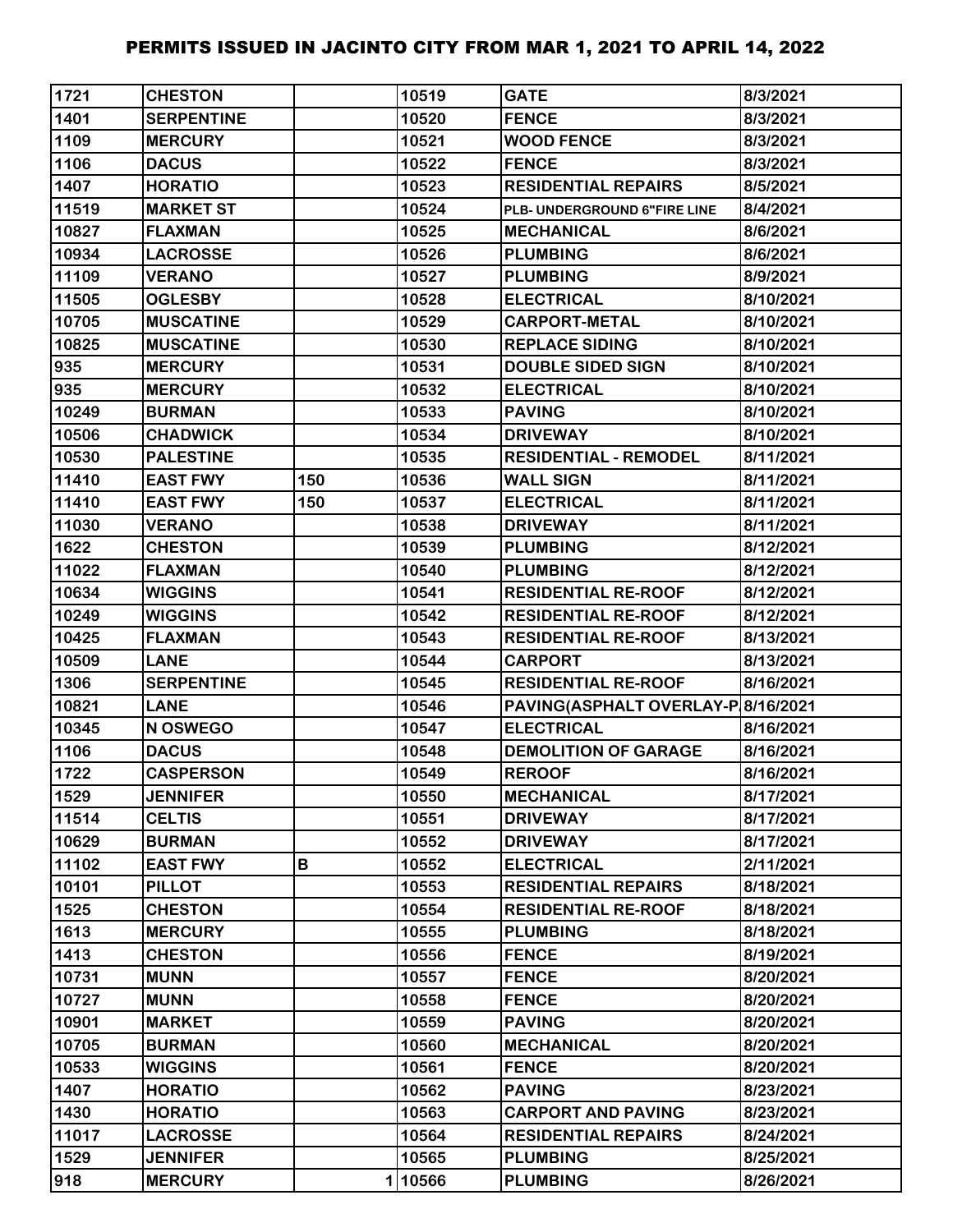| 10610 | <b>LACROSSE</b>     |     | 10567     | <b>DRIVEWAY</b>                        | 8/26/2021 |
|-------|---------------------|-----|-----------|----------------------------------------|-----------|
| 10906 | <b>FLAXMAN</b>      |     | 10568     | <b>BACK PORCH</b>                      | 8/26/2021 |
| 10342 | <b>NORVIC</b>       |     | 10569     | <b>PAVING-SLAB ONLY</b>                | 8/27/2021 |
| 10602 | <b>PILLOT</b>       |     | 10570     | <b>RES. REP (REPLACE POST</b>          | 8/27/2021 |
| 10138 | <b>CHADWICK</b>     |     | 10571     | <b>REROOF-SHINGLES ONLY</b>            | 8/30/2021 |
| 10145 | <b>WIGGINS</b>      |     | 10572     | <b>FENCE-WOOD</b>                      | 8/30/2021 |
| 10821 | <b>MUSCATINE</b>    |     | 10573     | <b>RESIDENTIAL REPAIRS</b>             | 8/31/2021 |
| 10114 | <b>PALESTINE</b>    |     | 10574     | <b>DEMOLITION OF EXISTING</b>          | 8/31/2021 |
| 10324 | <b>PALESTINE</b>    |     | 10575     | <b>PLUMBING</b>                        | 8/31/2021 |
| 11410 | <b>EAST FWY</b>     |     | 150 10576 | <b>ELECTRICAL</b>                      | 9/1/2021  |
| 1715  | <b>HOLLAND</b>      |     | 10577     | <b>ELECTRICAL</b>                      | 9/1/2021  |
| 11505 | <b>OGLESBY</b>      |     | 10578     | <b>PLUMBING</b>                        | 9/2/2021  |
| 10501 | <b>MUSCATINE</b>    |     | 10579     | <b>DEMOLITION OF INTERIOR</b>          | 9/3/2021  |
| 1704  | <b>HOLLAND</b>      |     | 10580     | <b>RESIDENTIAL RE-ROOF</b>             | 9/3/2021  |
| 1414  | <b>HORATIO</b>      |     | 10581     | <b>PLUMBING</b>                        | 9/7/2021  |
| 10145 | <b>CHADWICK</b>     |     | 10582     | <b>RESIDENTIAL RE-ROOF</b>             | 9/7/2021  |
| 10114 | <b>PALESTINE</b>    |     | 10583     | <b>PLUMBING DISCONNECT</b>             | 9/7/2021  |
| 10402 | S OSWEGO            |     | 10584     | <b>DRIVEWAY</b>                        | 9/7/2021  |
| 10342 | <b>NORVIC</b>       |     | 10585     | <b>PLUMBING</b>                        | 9/7/2021  |
| 10214 | <b>PALESTINE</b>    |     | 10586     | DEMOLITION OF PORCH & SHE9/8/2021      |           |
| 1101  | <b>SIESTA</b>       |     | 10587     | <b>DEMOLITION-GARAGE</b>               | 9/8/2021  |
| 1026  | <b>AKRON</b>        |     | 10588     | RESIDENTIAL RE-ROOF (GARA 9/8/2021     |           |
| 10237 | <b>PILLOT</b>       |     | 10589     | NEW RESIDENTIAL - BUILDING 9/9/2021    |           |
| 11410 | <b>EAST FWY 150</b> | 150 | 10590     | <b>COMMERCIAL REMODEL</b>              | 9/9/2021  |
| 11202 | <b>OSWEGO</b>       |     | 10591     | <b>FOUNDATION REPAIR</b>               | 9/9/2021  |
| 10346 | <b>CHADWICK</b>     |     | 10592     | <b>FENCE-IRON- 6FT TALL</b>            | 9/9/2021  |
| 10705 | <b>FLAXMAN</b>      |     | 10593     | <b>ELECTRICAL</b>                      | 9/9/2021  |
| 9701  | <b>MARKET</b>       |     | 10594     | <b>COMMERCIAL REMODEL</b>              | 9/9/2021  |
| 10401 | <b>PALESTINE</b>    |     | 10595     | <b>ELECTRICAL</b>                      | 9/9/2021  |
| 10118 | <b>WIGGINS</b>      |     | 10596     | <b>REROOF</b>                          | 9/8/2021  |
| 1305  | <b>KILROY</b>       |     | 10597     | <b>ELECTRICAL</b>                      | 9/9/2021  |
| 10345 | <b>N LACROSSE</b>   |     | 10598     | <b>FRONT PORCH</b>                     | 9/9/2021  |
| 10634 | <b>MUNN</b>         |     | 10599     | SOLAR PANEL INSTALLATION 9/10/2021     |           |
| 10634 | <b>MUNN</b>         |     | 10600     | <b>ELECTRICAL</b>                      | 9/10/2021 |
| 10242 | <b>PALESTINE</b>    |     | 10601     | <b>RESIDENTIAL REPAIRS-PAINT &amp;</b> | 9/10/2021 |
| 10414 | <b>CHADWICK</b>     |     | 10602     | <b>RESIDENTIAL-REMODEL( ADDITI</b>     | 9/10/2021 |
| 10205 | <b>LANE</b>         |     | 10603     | <b>RESIDENTIAL REPAIR</b>              | 9/13/2021 |
| 10509 | <b>BURMAN</b>       |     | 10604     | <b>CARPORT</b>                         | 9/14/2021 |
| 10602 | <b>LANE</b>         |     | 10605     | <b>PORCH &amp; REPAIR BALCONY</b>      | 9/16/2021 |
| 11420 | <b>LANE</b>         |     | 10606     | <b>RE-ROOF</b>                         | 9/16/2021 |
| 10313 | <b>WIGGINS</b>      |     | 10607     | <b>RES.REPAIRS</b>                     | 9/16/2021 |
| 11613 | <b>FLAXMAN</b>      |     | 10608     | <b>DRIVEWAY</b>                        | 9/16/2021 |
| 10337 | <b>BURMAN</b>       |     | 10609     | <b>FENCE</b>                           | 9/17/2021 |
| 11601 | <b>CELTIS</b>       |     | 10610     | <b>ELECTRICAL</b>                      | 9/17/2021 |
| 11605 | <b>CELTIS</b>       |     | 10611     | <b>ELECTRICAL</b>                      | 9/17/2021 |
| 1301  | <b>JENNIFER</b>     |     | 10612     | <b>ELECTRICAL</b>                      | 9/17/2021 |
| 10129 | <b>FAIRFAX</b>      |     | 10613     | <b>FENCE</b>                           | 9/17/2021 |
| 1101  | <b>HOLLAND</b>      |     | 10614     | <b>SIDING</b>                          | 9/20/2021 |
| 9701  | <b>MARKET</b>       |     | 10615     | <b>FENCE REPAIR</b>                    | 9/20/2021 |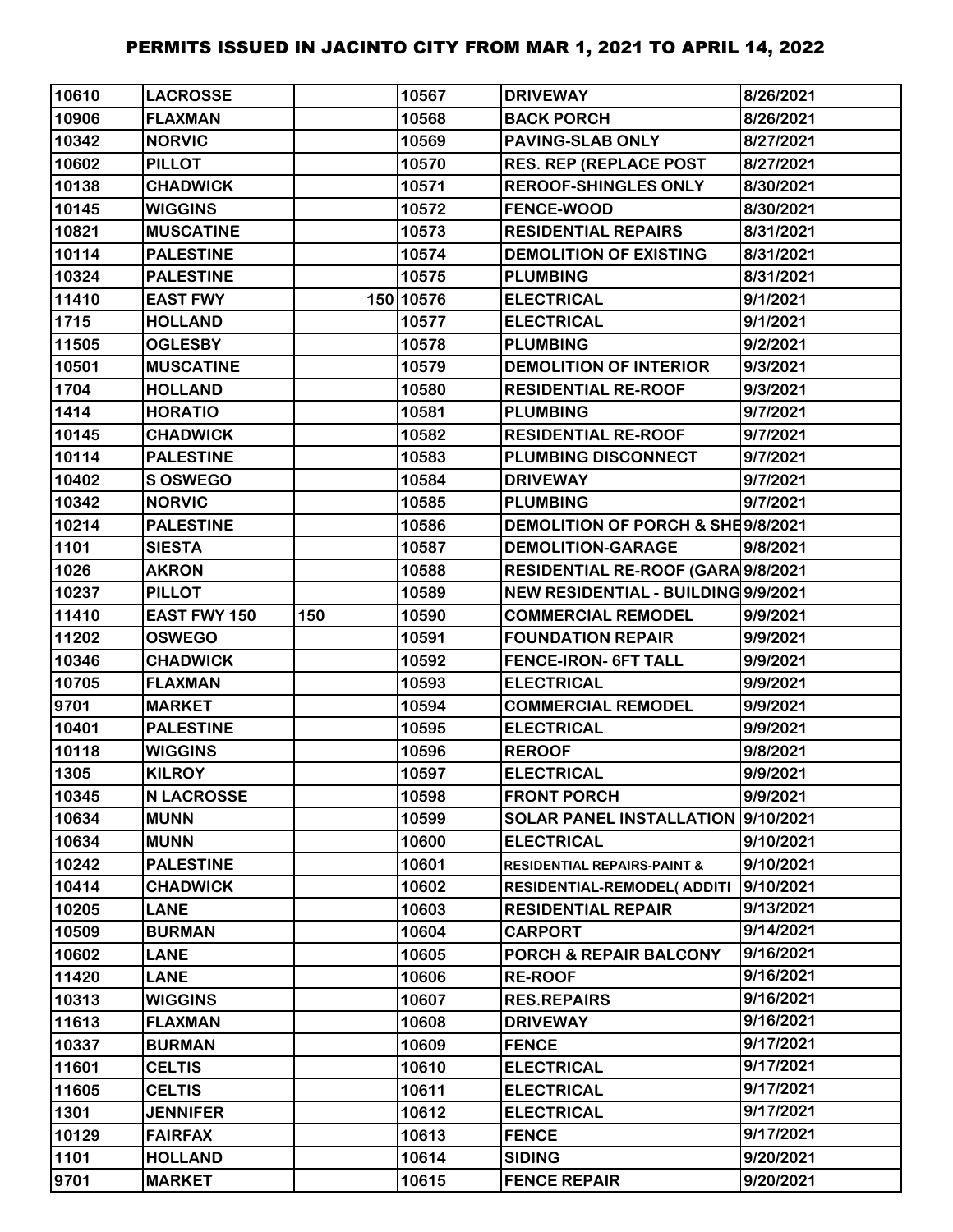| 10933 | <b>MUSCATINE</b>  |     | 10616 | <b>PLUMBING</b>                           | 9/20/2021 |
|-------|-------------------|-----|-------|-------------------------------------------|-----------|
| 10522 | <b>NORVIC</b>     |     | 10617 | <b>PLUMBING</b>                           | 9/20/2021 |
| 10237 | <b>PILLOT</b>     |     | 10618 | <b>PLUMBING</b>                           | 9/21/2021 |
| 10149 | <b>FAIFAX</b>     |     | 10619 | <b>RE-ROOF</b>                            | 9/21/2021 |
| 10505 | <b>NORVIC</b>     |     | 10620 | <b>LEVEL</b>                              | 9/21/2021 |
| 10213 | <b>BURMAN</b>     |     | 10621 | <b>PLUMBING</b>                           | 9/22/2021 |
| 10414 | <b>BURMAN</b>     |     | 10622 | <b>PORCH &amp; RES.REPAIRS</b>            | 9/22/2021 |
| 1306  | <b>MERCURY</b>    |     | 10623 | <b>RE-ROOF</b>                            | 9/23/2021 |
| 11430 | <b>EAST FWY</b>   | 350 | 10624 | <b>RIGHT OF WAY</b>                       | 9/23/2021 |
| 11450 | <b>EAST FWY</b>   |     | 10625 | <b>RIGHT OF WAY</b>                       | 9/23/2021 |
| 10125 | <b>FAIRFAX</b>    |     | 10626 | <b>FENCE</b>                              | 9/24/2021 |
| 11410 | <b>EAST FWY</b>   | 150 | 10627 | <b>PLUMBING</b>                           | 9/24/2021 |
| 10317 | <b>BURMAN</b>     |     | 10628 | <b>FENCE</b>                              | 9/24/2021 |
| 10602 | <b>CHADWICK</b>   |     | 10629 | <b>RES. REPAIRS</b>                       | 9/24/2021 |
| 10701 | <b>MUSCATINE</b>  |     | 10630 | <b>PAVING</b>                             | 9/24/2021 |
| 1401  | <b>JENNIFER</b>   |     | 10631 | <b>DRIVEWAY</b>                           | 9/24/2021 |
| 10802 | <b>LACROSSE</b>   |     | 10632 | <b>CARPORT</b>                            | 9/24/2021 |
| 1306  | <b>MERCURY</b>    |     | 10633 | COMMERCIAL REPAIRS-SIDINQ9/24/2021        |           |
| 9990  | <b>EAST FWY</b>   | E   | 10634 | <b>SIGN</b>                               | 9/27/2021 |
| 9990  | <b>EAST FWY</b>   | E   | 10635 | <b>ELECTRICAL</b>                         | 9/27/2021 |
| 10602 | <b>EAST FWY</b>   |     | 10636 | <b>FENCE</b>                              | 9/27/2021 |
| 1306  | <b>MERCURY</b>    |     | 10637 | <b>COMMERCIAL DOORS AND WINDOW</b>        | 9/28/2021 |
| 1625  | <b>JENNIFER</b>   |     | 10638 | WOOD FENCE-LEFT SIDE OF HOM               | 9/28/2021 |
| 11601 | <b>MARKET ST</b>  |     | 10639 | <b>DEMOLITION OF CELL PHONE TO</b>        | 9/29/2021 |
| 10117 | <b>CHADWICK</b>   |     | 10640 | LEVEL-BLK & BASE                          | 9/29/2021 |
| 10725 | <b>NORVIC</b>     |     | 10641 | <b>LEVEL-BLK &amp; BASE</b>               | 9/30/2021 |
| 11015 | <b>MARKET</b>     | В   | 10642 | <b>COMMERCIAL (DOORS)</b>                 | 10/4/2021 |
| 1705  | <b>SERPENTINE</b> |     | 10643 | <b>PLUMBING</b>                           | 10/4/2021 |
| 10138 | <b>NORVIC</b>     |     | 10644 | <b>RESIDENTIAL REPAIRS</b>                | 10/4/2021 |
| 10530 | <b>MUNN</b>       |     | 10645 | <b>RESIDENTIAL RE-ROOF</b>                | 10/4/2021 |
| 10333 | <b>PILLOT</b>     |     | 10646 | PAVING-F.PORCH CEMENT REP.                | 10/4/2021 |
| 10410 | <b>PALESTINE</b>  |     | 10647 | <b>RAISE ROOF PITCH &amp; RES.REPAIRS</b> | 10/4/2021 |
| 10321 | <b>CHADWICK</b>   |     | 10648 | <b>RE-ROOF</b>                            | 10/5/2021 |
| 10522 | <b>NORVIC</b>     |     | 10649 | <b>RES.REP (Boiler Closet)</b>            | 10/5/2021 |
| 10410 | <b>PALESTINE</b>  |     | 10650 | <b>ELECTRICAL</b>                         | 10/5/2021 |
| 10213 | <b>BURMAN</b>     |     | 10651 | <b>PLUMBING</b>                           | 10/6/2021 |
| 9990  | <b>EAST FWY</b>   | В   | 10652 | <b>COMMERCIAL REMODEL</b>                 | 10/6/2021 |
| 10422 | <b>SOSWEGO</b>    |     | 10653 | <b>RESIDENTIAL REPAIRS</b>                | 10/6/2021 |
| 10610 | <b>BURMAN</b>     |     | 10654 | <b>MECHANICAL</b>                         | 10/6/2021 |
| 10906 | <b>MUSCATINE</b>  |     | 10655 | <b>WOOD FENCE</b>                         | 10/7/2021 |
| 10342 | <b>NORVIC</b>     |     | 10656 | <b>RESIDENTIAL ADDITION</b>               | 10/7/2021 |
| 10609 | <b>LANE</b>       |     | 10657 | <b>RESIDENTIAL REPAIRS</b>                | 10/7/2021 |
| 9990  | <b>EAST FWY</b>   | B   | 10658 | <b>PLUMBING</b>                           | 10/7/2021 |
| 9990  | <b>EAST FWY</b>   | B   | 10659 | <b>ELECTRICAL</b>                         | 10/7/2021 |
| 9990  | <b>EAST FWY</b>   | В   | 10660 | <b>MECHANICAL</b>                         | 10/8/2021 |
| 10609 | <b>LANE</b>       |     | 10661 | <b>PLUMBING</b>                           | 10/8/2021 |
| 1737  | <b>CHESTON</b>    |     | 10662 | <b>PLUMBING</b>                           | 10/8/2021 |
| 10606 | <b>PILLOT</b>     |     | 10663 | <b>BACK PORCH</b>                         | 10/8/2021 |
| 1513  | <b>SHERYL</b>     |     | 10664 | <b>RESIDENTIAL REPIRS</b>                 | 10/8/2021 |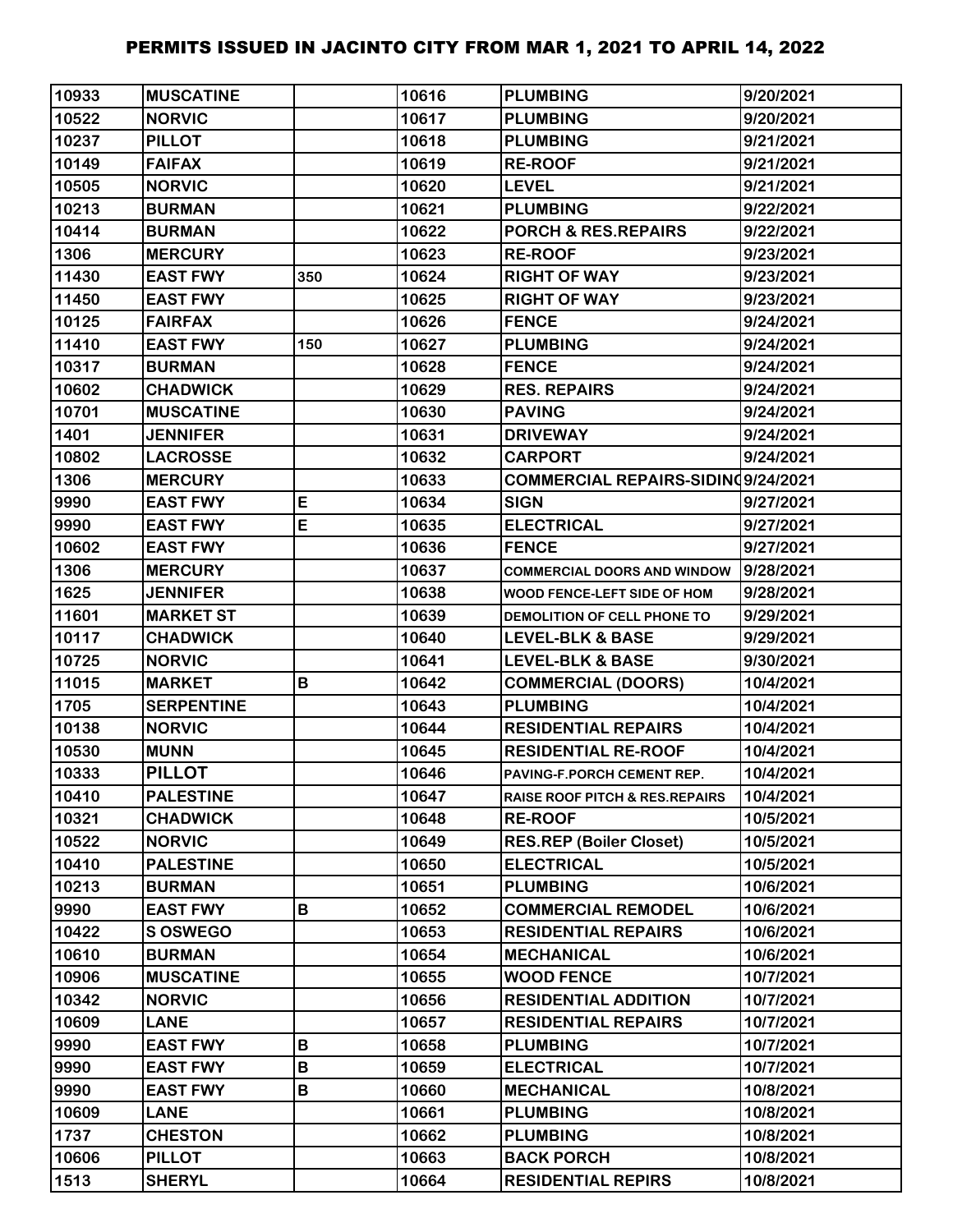| 10150 | <b>PILLOT</b>     |     | 10665 | <b>RESIDENTIAL REPAIR</b>                 | 10/11/2021 |
|-------|-------------------|-----|-------|-------------------------------------------|------------|
| 10150 | <b>PILLOT</b>     |     | 10666 | <b>ELECTRICAL</b>                         | 10/11/2021 |
| 10138 | <b>FLAXMAN</b>    |     | 10667 | <b>SOLAR PANELS</b>                       | 10/11/2021 |
| 10138 | <b>FLAXMAN</b>    |     | 10668 | <b>ELECTRICAL</b>                         | 10/11/2021 |
| 10913 | <b>OSWEGO</b>     |     | 10669 | <b>RESIDENTIAL RE-ROOF</b>                | 10/11/2021 |
| 10314 | <b>EAST FWY</b>   | В   | 10670 | <b>ELECTRICAL</b>                         | 10/12/2021 |
| 10337 | <b>PILLOT</b>     |     | 10671 | <b>ELECTRICAL</b>                         | 10/13/2021 |
| 10921 | <b>WIGGINS</b>    |     | 10672 | <b>DEMOLITION</b>                         | 10/13/2021 |
| 10921 | <b>WIGGINS</b>    |     | 10673 | <b>NEW RESIDENTIAL HOME</b>               | 10/13/2021 |
| 10230 | <b>EAST FWY</b>   | 2/3 | 10674 | <b>R.O.W(INSTALL SM</b>                   | 10/14/2021 |
| 10502 | <b>PILLOT</b>     |     | 10675 | <b>REPLACE SIDING</b>                     | 10/14/2021 |
| 10909 | <b>MUSCATINE</b>  |     | 10676 | <b>RESIDENTIAL REPAIR</b>                 | 10/14/2021 |
| 10610 | <b>BURMAN</b>     |     | 10677 | <b>ELECTRICAL</b>                         | 10/14/2021 |
| 11410 | <b>EAST FWY</b>   | 150 | 10678 | <b>FIRE PROTECTION</b>                    | 10/15/2021 |
| 10529 | <b>LACROSSE</b>   |     | 10679 | <b>REROOF</b>                             | 10/15/2021 |
| 4202  | <b>FIDELITY</b>   |     | 10680 | <b>SIGN</b>                               | 10/15/2021 |
| 4202  | <b>FIDELITY</b>   |     | 10681 | <b>ELECTRICAL</b>                         | 10/15/2021 |
| 11117 | <b>MARKET</b>     |     | 10682 | <b>FENCE</b>                              | 10/15/2021 |
| 10134 | <b>PALESTINE</b>  |     | 10683 | <b>PLUMBING</b>                           | 10/18/2021 |
| 9990  | <b>EAST FWY</b>   | В   | 10684 | <b>PLUMBING</b>                           | 10/18/2021 |
| 10433 | <b>PALESTINE</b>  |     | 10685 | <b>RE-ROOF ONLY</b>                       | 10/19/2021 |
| 10433 | <b>PALESTINE</b>  |     | 10686 | <b>DRIVEWAY-HAS DIP-GUTTER</b>            | 10/19/2021 |
| 10525 | <b>BURMAN</b>     |     | 10687 | <b>PLUMBING</b>                           | 10/19/2021 |
| 10214 | <b>PALESTINE</b>  |     | 10688 | <b>LEVEL-SLAB</b>                         | 10/19/2021 |
| 10606 | <b>CHADWICK</b>   |     | 10689 | <b>ACCESSORY BUILDING</b>                 | 10/19/2021 |
| 1606  | <b>BELIN</b>      |     | 10690 | <b>PLUMBING</b>                           | 10/19/2021 |
| 1638  | <b>BELIN</b>      |     | 10691 | <b>GRADE/FILL DIRT</b>                    | 10/19/2021 |
| 10149 | <b>FLAXMAN</b>    |     | 10692 | <b>REROOF</b>                             | 10/20/2021 |
| 10912 | <b>EAST FWY</b>   |     | 10693 | <b>WALL SIGN</b>                          | 10/20/2021 |
| 10912 | <b>EAST FWY</b>   |     | 10694 | DOUBLE SIDED SIGN ON POLE 10/20/2021      |            |
| 10149 | <b>FAIRFAX</b>    |     | 10695 | <b>PLUMBING</b>                           | 10/20/2021 |
| 1501  | <b>JENNIFER</b>   |     | 10696 | <b>RESIDENTIAL REPAIRS</b>                | 10/21/2021 |
| 10114 | <b>PALESTINE</b>  |     | 10697 | NEW RESIDENTIAL - BUILDING 10/21/2021     |            |
| 1638  | <b>BELIN</b>      |     | 10698 | <b>WOOD FENCE</b>                         | 10/21/2021 |
| 10909 | <b>MUSCATINE</b>  |     | 10699 | BLOCK & BASE FOUNDATION 10/21/2021        |            |
| 10522 | <b>FLAXMAN</b>    |     | 10700 | <b>DRIVEWAY</b>                           | 10/21/2021 |
| 10226 | <b>MUNN</b>       |     | 10701 | <b>RESIDENTIAL RE-ROOF</b>                | 10/22/2021 |
| 10125 | <b>RUMAR</b>      |     | 10702 | RESD REP-BTHRM FLRS/SHWR 10/22/2021       |            |
| 10521 | <b>NORVIC</b>     |     | 10703 | <b>ACCESSORY BUILDING-SHED</b>            | 10/25/2021 |
| 10117 | <b>PALESTINE</b>  |     | 10704 | RES.REPAIRS(SIDING, PAINT, F   10/25/2021 |            |
| 10518 | <b>WIGGINS</b>    |     | 10705 | <b>ACCESSORY BUILDING</b>                 | 10/25/2021 |
| 10725 | <b>NORVIC</b>     |     | 10706 | <b>PLUMBING</b>                           | 10/25/2021 |
| 10409 | <b>N LACROSSE</b> |     | 10707 | <b>RESIDENTIAL REPAIRS</b>                | 10/26/2021 |
| 10530 | <b>NORVIC</b>     |     | 10708 | <b>REPLACE SIDING</b>                     | 10/26/2021 |
| 1405  | <b>HOLLAND</b>    |     | 10709 | <b>PLUMBING</b>                           | 10/27/2021 |
| 10608 | <b>OSWEGO</b>     |     | 10710 | <b>SOLAR PANELS</b>                       | 10/27/2021 |
| 10608 | <b>OSWEGO</b>     |     | 10711 | <b>ELECTRICAL</b>                         | 10/27/2021 |
| 10333 | <b>MUNN</b>       |     | 10712 | <b>RESIDENTIAL RE-ROOF</b>                | 10/27/2021 |
| 10905 | <b>VERANO</b>     |     | 10713 | <b>PLUMBING</b>                           | 10/28/2021 |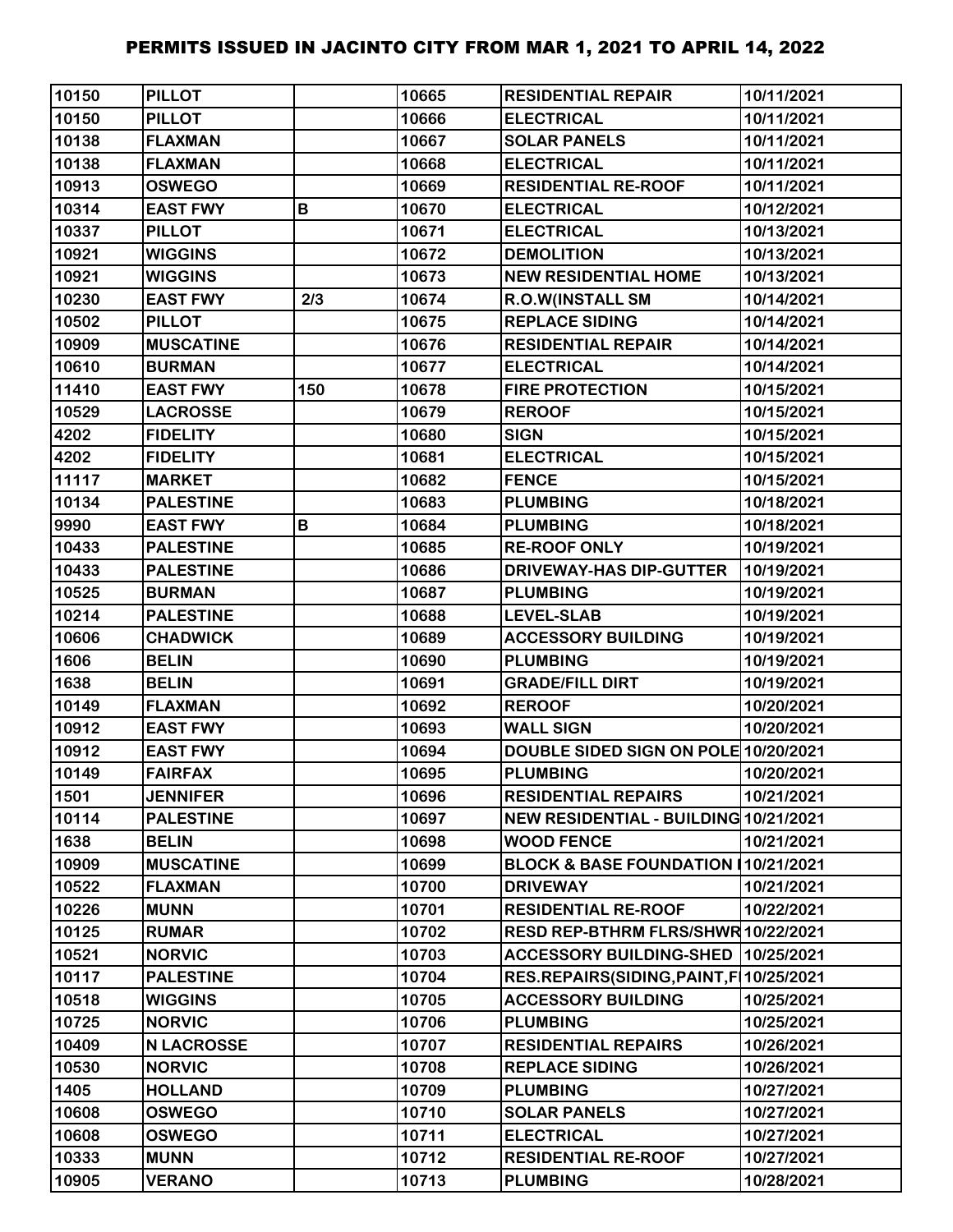| 10433 | <b>PALESTINE</b>  |   | 10714 | <b>ELECTRICAL</b>                          | 10/28/2021 |
|-------|-------------------|---|-------|--------------------------------------------|------------|
| 10237 | <b>PILLOT</b>     |   | 10715 | <b>ELECTRICAL</b>                          | 10/28/2021 |
| 10209 | <b>FLAXMAN</b>    |   | 10716 | <b>RESIDENTIAL RE-ROOF</b>                 | 10/28/2021 |
| 1613  | <b>MERCURY</b>    |   | 10717 | <b>MECHANICAL</b>                          | 10/29/2021 |
| 10114 | <b>PALESTINE</b>  |   | 10718 | <b>PLUMBING</b>                            | 10/29/2021 |
| 11506 | <b>LANE</b>       |   | 10719 | <b>ELECTRICAL</b>                          | 10/29/2021 |
| 10901 | <b>LACROSSE</b>   |   | 10720 | <b>WOOD FENCE 6FT TALL</b>                 | 11/1/2021  |
| 10901 | <b>OSWEGO</b>     |   | 10721 | <b>NEW GARAGE FOUNDATION ONL 11/1/2021</b> |            |
| 1613  | <b>MERCURY</b>    |   | 10722 | <b>DRIVEWAY</b>                            | 11/1/2021  |
| 10334 | <b>FAIRFAX</b>    |   | 10723 | <b>FENCE AND SIDING</b>                    | 11/1/2021  |
| 10345 | <b>FLAXMAN</b>    |   | 10724 | <b>DRIVEWAY</b>                            | 11/1/2021  |
| 10605 | <b>BURMAN</b>     |   | 10725 | <b>REROOF</b>                              | 11/1/2021  |
| 10203 | <b>MARKET</b>     | H | 10726 | <b>ELECTRICAL</b>                          | 11/1/2021  |
| 1529  | <b>JENNIFER</b>   |   | 10727 | <b>PLUMBING</b>                            | 11/2/2021  |
| 10421 | <b>MUSCATINE</b>  |   | 10728 | <b>FOUNDATION REPAIR</b>                   | 11/3/2021  |
| 10118 | <b>MUNN</b>       |   | 10729 | <b>DEMOLITION (GARAGE)</b>                 | 11/3/2021  |
| 10150 | <b>WIGGINS</b>    |   | 10730 | <b>REROOF</b>                              | 11/3/2021  |
| 10202 | <b>WIGGINS</b>    |   | 10732 | <b>RESIDENTIAL RE-ROOF</b>                 | 11/5/2021  |
| 10734 | <b>NORVIC</b>     |   | 10734 | <b>ELECTRICAL</b>                          | 11/5/2021  |
| 10237 | <b>PILLOT</b>     |   | 10735 | <b>MECHANICAL</b>                          | 11/5/2021  |
| 10706 | <b>LACROSSE</b>   |   | 10736 | <b>PLUMBING</b>                            | 11/8/2021  |
| 1726  | <b>BELIN</b>      |   | 10737 | <b>RESIDENTIAL REPAIRS</b>                 | 11/8/2021  |
| 11021 | <b>FLAXMAN</b>    |   | 10738 | <b>REROOF</b>                              | 11/8/2021  |
| 10342 | <b>NORVIC</b>     |   | 10739 | <b>ELECTRICAL</b>                          | 11/8/2021  |
| 10713 | <b>MUSCATINE</b>  |   | 10740 | <b>ELECTRICAL</b>                          | 11/8/2021  |
| 10905 | <b>INVIERNO</b>   |   | 10741 | <b>DEMOLITION</b>                          | 11/8/2021  |
| 10214 | <b>PALESTINE</b>  |   | 10742 | <b>RESIDENTIAL REPAIRS</b>                 | 11/9/2021  |
| 10701 | <b>PILLOT</b>     |   | 10743 | <b>ELECTRICAL</b>                          | 11/9/2021  |
| 10317 | <b>MUNN</b>       |   | 10744 | <b>REROOF</b>                              | 11/9/2021  |
| 1514  | <b>BELIN</b>      |   | 10745 | <b>RESIDENTIAL ADDITION</b>                | 11/10/2021 |
| 10230 | EAST FWY 2/3      |   | 10746 | <b>ELECTRICAL</b>                          | 11/10/2021 |
| 10142 | <b>NORVIC</b>     |   | 10747 | <b>PLUMBING - GTO</b>                      | 11/10/2021 |
| 10706 | <b>FLAXMAN</b>    |   | 10748 | <b>SIDING</b>                              | 11/10/2021 |
| 11617 | <b>LORD</b>       |   | 10749 | <b>FENCE (GATE)</b>                        | 11/11/2021 |
| 10634 | <b>CHADWICK</b>   |   | 10750 | <b>ELECTRICAL</b>                          | 11/11/2021 |
| 10743 | <b>NORVIC</b>     |   | 10751 | <b>PLUMBING</b>                            | 11/11/2021 |
| 10401 | <b>FLAXMAN</b>    |   | 10752 | <b>SIDING, WINDOWS &amp; DOORS</b>         | 11/11/2021 |
| 10230 | <b>EAST FWY</b>   |   | 10753 | <b>PLUMBING</b>                            | 11/11/2021 |
| 11420 | <b>LANE</b>       |   | 10754 | <b>ELECTRICAL</b>                          | 11/11/2021 |
| 10345 | <b>N LACROSSE</b> |   | 10755 | <b>SIDING AND WINDOWS</b>                  | 11/12/2021 |
| 1513  | <b>SHERYL</b>     |   | 10756 | <b>ELECTRICAL</b>                          | 11/12/2021 |
| 11500 | <b>EAST FWY</b>   |   | 10757 | <b>ELECTRICAL - SIGN</b>                   | 11/12/2021 |
| 11500 | <b>EAST FWY</b>   |   | 10758 | SIGN A, B, C & D                           | 11/12/2021 |
| 1708  | <b>KERBY</b>      |   | 10759 | <b>REROOF</b>                              | 11/15/2021 |
| 10705 | <b>MARKET</b>     |   | 10761 | PAVING-PARKING LOT REPAIR 11/15/2021       |            |
| 11519 | <b>MARKET ST</b>  |   | 10762 | <b>PLUMBING</b>                            | 11/15/2021 |
| 10101 | <b>NORVIC</b>     |   | 10763 | <b>REROOF</b>                              | 11/17/2021 |
| 10714 | <b>FLAXMAN</b>    |   | 10764 | <b>ACCESSORY BUILDING</b>                  | 11/17/2021 |
| 10501 | <b>MUSCATINE</b>  |   | 10765 | REPLACE SHEET METAL ROOF 11/18/2021        |            |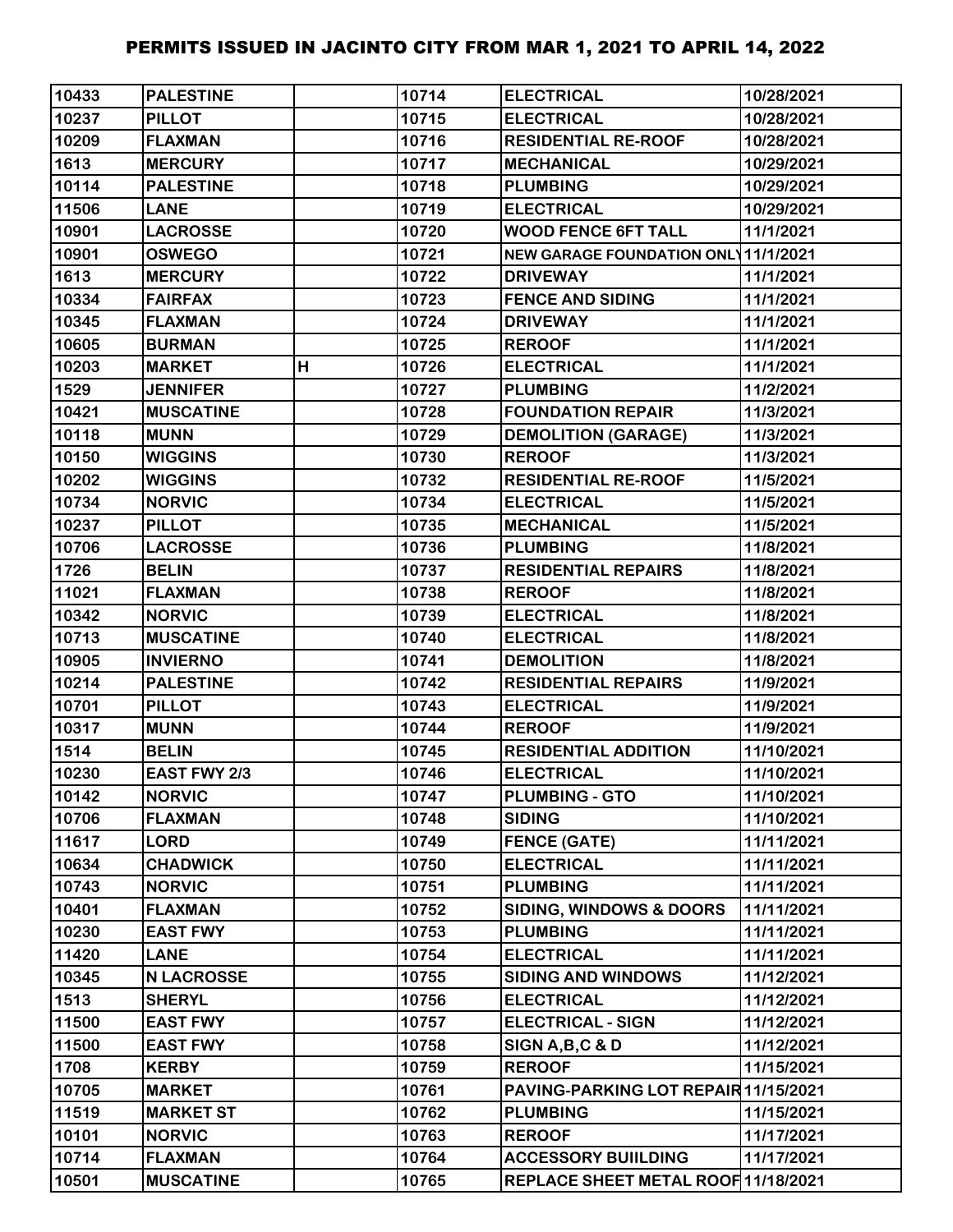| 10512 | <b>MUSCATINE</b> | 10766 | <b>PAVING</b>                            | 11/18/2021 |
|-------|------------------|-------|------------------------------------------|------------|
| 11519 | <b>MARKET ST</b> | 10767 | <b>PLUMBING</b>                          | 11/18/2021 |
| 10142 | <b>PALESTINE</b> | 10768 | <b>CARPORT</b>                           | 11/18/2021 |
| 10409 | N OSWEGO         | 10769 | <b>CARPORT</b>                           | 11/18/2021 |
| 10336 | <b>PALESTINE</b> | 10770 | <b>SIGN</b>                              | 11/19/2021 |
| 1402  | <b>HOLLAND</b>   | 10771 | <b>MECHANICAL</b>                        | 11/19/2021 |
| 1613  | <b>MERCURY</b>   | 10772 | <b>ELECTRICAL</b>                        | 11/19/2021 |
| 11519 | <b>MARKET ST</b> | 10773 | <b>PAVING</b>                            | 11/19/2021 |
| 10921 | <b>WIGGINS</b>   | 10774 | <b>PLUMBING</b>                          | 11/19/2021 |
| 10429 | <b>PALESTINE</b> | 10775 | <b>PAVING</b>                            | 11/19/2021 |
| 11501 | <b>TILIA</b>     | 10776 | RESIDENTIAL ADDITION & REPAIR 11/22/2021 |            |
| 11450 | <b>EAST FWY</b>  | 10777 | NEW LED DIGITAL BILLBOARD 11/22/2021     |            |
| 10832 | <b>LANE</b>      | 10778 | <b>PLUMBING</b>                          | 11/22/2021 |
| 1625  | <b>JENNIFER</b>  | 10779 | <b>PLUMBING</b>                          | 11/22/2021 |
| 10518 | <b>FLAXMAN</b>   | 10780 | <b>REROOF</b>                            | 11/22/2021 |
| 1211  | <b>MERCURY</b>   | 10781 | <b>REPAIR SHED</b>                       | 11/22/2021 |
| 1317  | <b>JENNIFER</b>  | 10782 | <b>REPLACE SIDING</b>                    | 11/22/2021 |
| 10230 | <b>EAST FWY</b>  | 10783 | <b>DEMOLITION</b>                        | 11/23/2021 |
| 10525 | <b>BURMAN</b>    | 10784 | <b>MECHANICAL</b>                        | 11/23/2021 |
| 10525 | <b>BURMAN</b>    | 10785 | <b>ELECTRICAL</b>                        | 11/24/2021 |
| 11216 | <b>MUNN</b>      | 10786 | <b>PLUMBING</b>                          | 11/24/2021 |
| 10230 | <b>EAST FWY</b>  | 10787 | NEW COMMERCIAL - BUILDING11/24/2021      |            |
| 10909 | <b>MUSCATINE</b> | 10788 | <b>RESIDENTIAL RE-ROOF</b>               | 11/24/2021 |
| 10810 | <b>BURMAN</b>    | 10789 | <b>PAVING</b>                            | 11/29/2021 |
| 10101 | <b>FLAXMAN</b>   | 10790 | <b>PLUMBING</b>                          | 11/29/2021 |
| 11020 | <b>MUNN</b>      | 10791 | <b>CARPORT</b>                           | 11/29/2021 |
| 10214 | <b>PALESTINE</b> | 10792 | <b>PLUMBING</b>                          | 11/30/2021 |
| 11216 | <b>MUNN</b>      | 10793 | <b>PLUMBING</b>                          | 12/1/2021  |
| 1506  | <b>CHESTON</b>   | 10794 | <b>ACCESSORY BUILDING</b>                | 12/1/2021  |
| 10233 | <b>MUNN</b>      | 10795 | <b>ACCESSORY BUILDING</b>                | 12/2/2021  |
| 10934 | <b>EAST FWY</b>  | 10796 | <b>SIGN</b>                              | 12/3/2021  |
| 10934 | <b>EAST FWY</b>  | 10797 | <b>ELECTRICAL</b>                        | 12/3/2021  |
| 10934 | <b>VERANO</b>    | 10798 | <b>DEMOLITION</b>                        | 12/6/2021  |
| 10214 | <b>PALESTINE</b> | 10799 | <b>ELECTRICAL</b>                        | 12/6/2021  |
| 11016 | <b>MUNN</b>      | 10800 | <b>RESIDENTIAL REPAIRS &amp; LEV</b>     | 12/6/2021  |
| 1301  | <b>JENNIFER</b>  | 10801 | <b>REROOF</b>                            | 12/7/2021  |
| 1402  | <b>HOLLAND</b>   | 10802 | <b>FENCE-IRON BAR</b>                    | 12/7/2021  |
| 10826 | <b>MUSCATINE</b> | 10803 | <b>REPLACE STUCCO SIDING</b>             | 12/8/2021  |
| 10509 | <b>MUNN</b>      | 10804 | ACCESSORY BUILDING (SHED) 12/8/2021      |            |
| 10802 | <b>MUSCATINE</b> | 10805 | <b>FENCE-IRON BAR</b>                    | 12/9/2021  |
| 1734  | <b>BELIN</b>     | 10806 | <b>FENCE</b>                             | 12/9/2021  |
| 10230 | <b>EAST FWY</b>  | 10807 | UNDERGROUND STORAGE TANK 12/9/2021       |            |
| 1705  | <b>CASPERSON</b> | 10808 | <b>REROOF</b>                            | 12/9/2021  |
| 10909 | <b>MUSCATINE</b> | 10809 | <b>DRIVEWAY</b>                          | 12/9/2021  |
| 10921 | <b>WIGGINS</b>   | 10810 | <b>MECHANICAL</b>                        | 12/13/2021 |
| 10729 | <b>PILLOT</b>    | 10811 | <b>ELECTRICAL</b>                        | 12/13/2021 |
| 935   | <b>MERCURY</b>   | 10812 | <b>ELECTRICAL</b>                        | 12/14/2021 |
| 10921 | <b>WIGGINS</b>   | 10813 | <b>PLUMBING</b>                          | 12/14/2021 |
| 10325 | <b>MARKET C</b>  | 10814 | <b>MECHANICAL</b>                        | 12/14/2021 |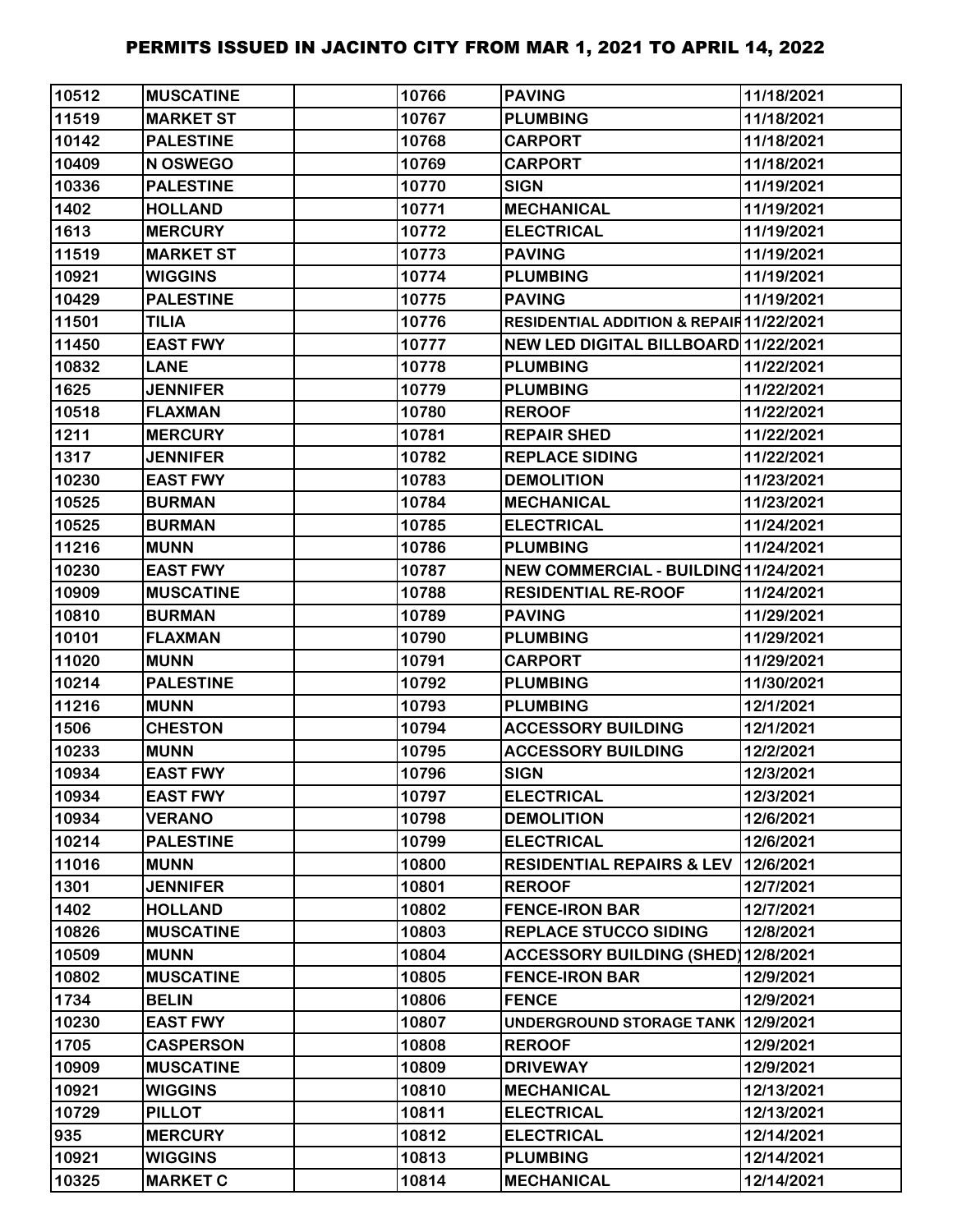| 10821 | <b>MUSCATINE</b>  | 10815 | <b>PLUMBING</b>                     | 12/14/2021 |
|-------|-------------------|-------|-------------------------------------|------------|
| 10114 | <b>PALESTINE</b>  | 10816 | <b>ELECTRICAL</b>                   | 12/14/2021 |
| 10921 | <b>WIGGINS</b>    | 10817 | <b>ELECTRICAL</b>                   | 12/15/2021 |
| 10729 | <b>PILLOT</b>     | 10818 | <b>REPLACE WINDOW,</b>              | 12/15/2021 |
| 10237 | <b>PILLOT</b>     | 10819 | <b>DRIVEWAY AND PA</b>              | 12/15/2021 |
| 10633 | <b>FLAXMAN</b>    | 10820 | <b>NEW RESIDENTIAL HOUSE</b>        | 12/15/2021 |
| 10502 | <b>PALESTINE</b>  | 10821 | <b>FENCE</b>                        | 12/15/2021 |
| 1405  | <b>HOLLAND</b>    | 10822 | <b>FIRE PROTECTION</b>              | 12/16/2021 |
| 10114 | <b>PALESTINE</b>  | 10823 | <b>MECHANICAL</b>                   | 12/16/2021 |
| 10138 | <b>PILLOT</b>     | 10824 | <b>ACCESSORY BUILDING</b>           | 12/16/2021 |
| 10317 | <b>MUNN</b>       | 10825 | REPLACE WINDOWS & PAVING 12/20/2021 |            |
| 10434 | <b>PILLOT</b>     | 10826 | <b>NEW MAIL BOX</b>                 | 12/21/2021 |
| 10142 | <b>NORVIC</b>     | 10827 | <b>FOUNDATION REPAIR</b>            | 12/22/2021 |
| 11509 | <b>FLAXMAN</b>    | 10828 | <b>RESIDENTIAL REMODEL</b>          | 12/22/2021 |
| 1430  | <b>HORATIO</b>    | 10829 | <b>PLUMBING</b>                     | 12/27/2021 |
| 10122 | <b>WIGGINS</b>    | 10830 | <b>REPLACE SIDING</b>               | 12/28/2021 |
| 10608 | <b>OSWEGO</b>     | 10831 | <b>DRIVEWAY</b>                     | 12/28/2021 |
| 10230 | <b>EAST FWY</b>   | 10832 | <b>PLUMBING</b>                     | 12/28/2021 |
| 1301  | <b>JENNIFER</b>   | 10833 | <b>ACCESSORY BUILDING</b>           | 12/28/2021 |
| 1713  | <b>HOLLAND</b>    | 10834 | <b>ACCESSORY BLDG- (C</b>           | 12/29/2021 |
| 10317 | <b>WIGGINS</b>    | 10835 | <b>ELECTRICAL</b>                   | 12/29/2021 |
| 10912 | <b>EAST FWY</b>   | 10836 | <b>COMMERCIAL REMODEL</b>           | 12/29/2021 |
| 10101 | <b>PILLOT</b>     | 10837 | <b>ELECTRICAL</b>                   | 12/29/2021 |
| 10410 | N OSWEGO          | 10838 | CARPORT-METAL/GALV                  | 12/30/2021 |
| 10230 | <b>EAST FWY</b>   | 10839 | <b>ELECTRICAL</b>                   | 1/3/2022   |
| 10137 | <b>RUMAR</b>      | 10840 | PAVING(ON PREMISES SIDEWALK         | 1/3/2022   |
| 11509 | <b>FLAXMAN</b>    | 10841 | <b>PLUMBING</b>                     | 1/3/2022   |
| 10101 | <b>PILLOT</b>     | 10842 | <b>MECHANICAL</b>                   | 1/3/2022   |
| 10429 | <b>WIGGINS</b>    | 10843 | <b>ELECTRICAL</b>                   | 1/4/2022   |
| 1529  | <b>JENNIFER</b>   | 10844 | <b>PAVING</b>                       | 1/4/2022   |
| 10714 | <b>FLAXMAN</b>    | 10845 | <b>PAVING</b>                       | 1/5/2022   |
| 10214 | <b>PALESTINE</b>  | 10846 | <b>PLUMBING</b>                     | 1/5/2022   |
| 10608 | <b>OSWEGO</b>     | 10847 | <b>RESIDENTIAL-REMODEL(S</b>        | 1/5/2022   |
| 10608 | <b>OSWEGO</b>     | 10848 | <b>ELECTRICAL FOR SOLAR</b>         | 1/5/2022   |
| 10906 | <b>FLAXMAN</b>    | 10849 | RES.-REM(FOUNDATION-FUTURE          | 1/5/2022   |
| 1423  | KERBEY 1/2        | 10850 | <b>ELECTRICAL</b>                   | 1/5/2022   |
| 10809 | <b>MUSCATINE</b>  | 10851 | <b>DRIVEWAY</b>                     | 1/5/2022   |
| 10305 | <b>FLAXMAN</b>    | 10852 | <b>FENCE</b>                        | 1/5/2022   |
| 10142 | <b>NORVIC</b>     | 10853 | <b>RESIDENTIAL REPAIRS</b>          | 1/5/2022   |
| 10814 | <b>LACROSSE</b>   | 10854 | <b>RESIDENTIAL - REMODEL</b>        | 1/6/2022   |
| 1402  | <b>HOLLAND</b>    | 10855 | <b>NEW COMMERCIAL - BUILDING R</b>  | 1/10/2022  |
| 1421  | <b>SERPENTINE</b> | 10856 | RES.REP.(RELEVEL A FLOOR/NE         | 1/11/2022  |
| 10717 | <b>PILLOT</b>     | 10857 | RES.REPAIRS(SIDING&WINDOWS)         | 1/11/2022  |
| 11519 | <b>MARKET ST</b>  | 10858 | FIRE PROTECTION(FIRE ALARM)         | 1/11/2022  |
| 11505 | <b>SEAGRAM</b>    | 10859 | <b>RESIDENTIAL - REMODEL</b>        | 1/11/2022  |
| 11509 | <b>FLAXMAN</b>    | 10860 | <b>ELECTRICAL</b>                   | 1/11/2022  |
| 10912 | <b>EAST FWY</b>   | 10861 | <b>PLUMBING</b>                     | 1/11/2022  |
| 1501  | <b>JENNIFER</b>   | 10862 | <b>ELECTRICAL</b>                   | 1/12/2022  |
| 10230 | <b>EAST FWY</b>   | 10863 | <b>MECHANICAL</b>                   | 1/12/2022  |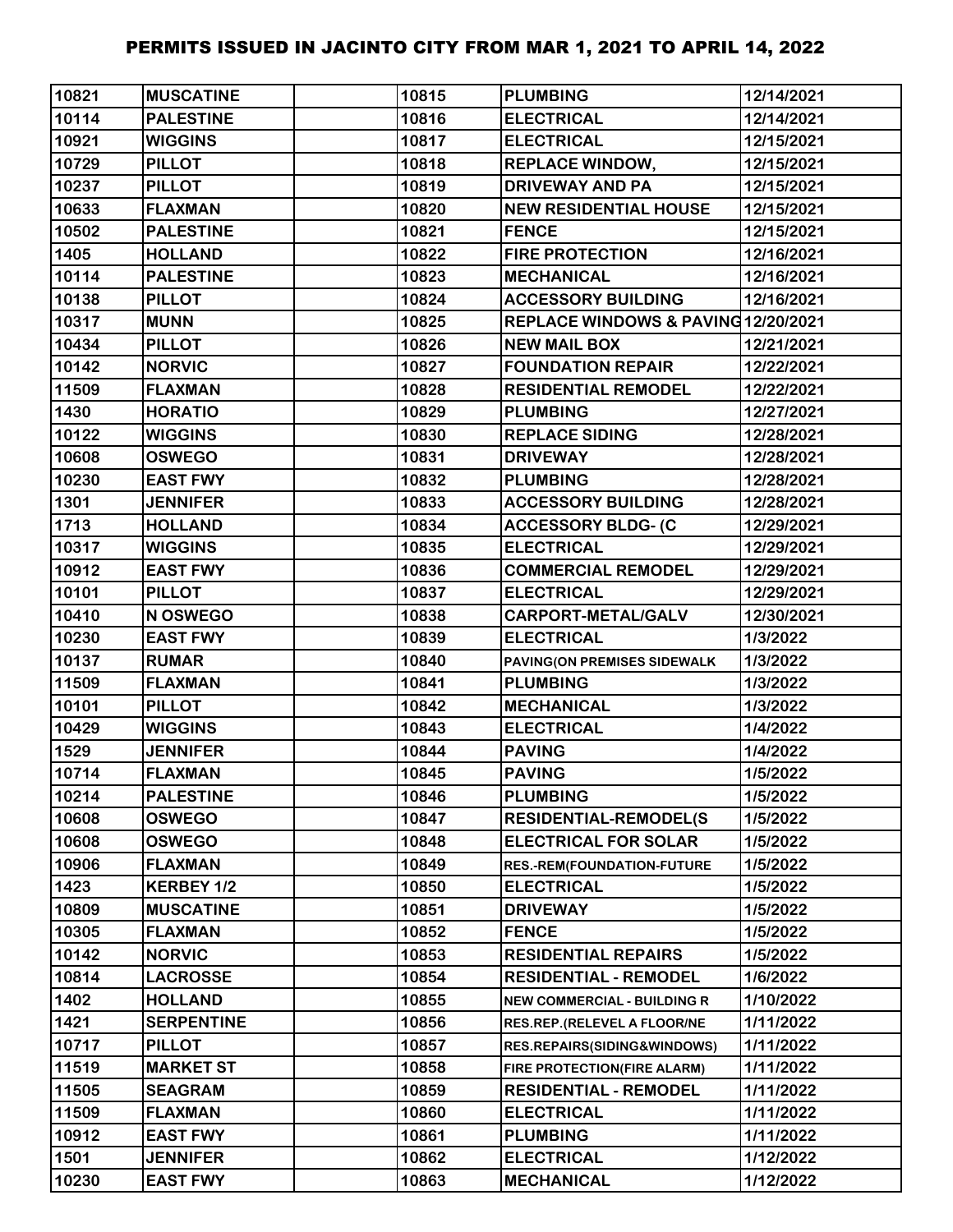| 10230 | <b>EAST FWY</b>  |   | 10864 | <b>REFRIGERATION</b>                | 1/12/2022 |
|-------|------------------|---|-------|-------------------------------------|-----------|
| 10521 | <b>FAIRFAX</b>   |   | 10865 | <b>ELECTRICAL</b>                   | 1/13/2022 |
| 10324 | <b>PALESTINE</b> |   | 10866 | <b>SIGN</b>                         | 1/14/2022 |
| 10101 | <b>PILLOT</b>    |   | 10867 | <b>PLUMBING</b>                     | 1/14/2022 |
| 10417 | <b>FLAXMAN</b>   |   | 10868 | <b>RESIDENTIAL REPAIRS</b>          | 1/14/2022 |
| 10912 | <b>EAST FWY</b>  |   | 10869 | <b>ELECTRICAL</b>                   | 1/18/2022 |
| 11509 | <b>FLAXMAN</b>   |   | 10870 | <b>MECHANICAL</b>                   | 1/18/2022 |
| 10714 | <b>PILLOT</b>    |   | 10871 | <b>ELECTRICAL</b>                   | 1/19/2022 |
| 11105 | <b>OSWEGO</b>    |   | 10872 | RESIDENTIAL REPAIRS(REROOF&SIDING)  | 1/19/2022 |
| 10405 | <b>BURMAN</b>    |   | 10873 | <b>ACCESSORY BLDG</b>               | 1/20/2022 |
| 11006 | <b>WIGGINS</b>   |   | 10874 | <b>SOLAR PANELS</b>                 | 1/20/2022 |
| 11006 | <b>WIGGINS</b>   |   | 10875 | <b>ELECTRICAL</b>                   | 1/20/2022 |
| 10619 | <b>LACROSSE</b>  |   | 10876 | <b>SOLAR PANELS</b>                 | 1/20/2022 |
| 10619 | <b>LACROSSE</b>  |   | 10877 | <b>ELECTRICAL</b>                   | 1/20/2022 |
| 10413 | <b>OSWEGO</b>    | N | 10878 | <b>RESIDENTIAL REPAIRS</b>          | 1/20/2022 |
| 10611 | <b>LACROSSE</b>  |   | 10879 | RESIDENTIAL REPAIRS & RER(1/21/2022 |           |
| 10230 | <b>EAST FWY</b>  |   | 10880 | <b>DOUBLE SIDED SIGN</b>            | 1/21/2022 |
| 11110 | <b>VERANO</b>    |   | 10881 | <b>DRIVEWAY</b>                     | 1/21/2022 |
| 1514  | <b>BELIN</b>     |   | 10882 | <b>PLUMBING</b>                     | 1/21/2022 |
| 10230 | <b>EAST FWY</b>  |   | 10883 | <b>DRIVEWAY</b>                     | 1/21/2022 |
| 10230 | <b>EATS FWY</b>  |   | 10884 | <b>ELECTRICAL</b>                   | 1/21/2022 |
| 10121 | <b>WIGGINS</b>   |   | 10885 | <b>PLUMBING</b>                     | 1/24/2022 |
| 1501  | <b>JENNIFER</b>  |   | 10886 | <b>MECHANICAL</b>                   | 1/24/2022 |
| 10611 | <b>PALESTINE</b> |   | 10887 | REROOF(PATIOCOVERMETAL/SKYLIGHTS)   | 1/24/2022 |
| 11010 | <b>VERANO</b>    |   | 10888 | <b>RESIDENTIAL ADDITION</b>         | 1/25/2022 |
| 10810 | <b>BURMAN</b>    |   | 10889 | <b>RE-ROOF</b>                      | 1/26/2022 |
| 11505 | <b>SEAGRAM</b>   |   | 10890 | <b>ELECTRICAL</b>                   | 1/26/2022 |
| 10510 | <b>LACROSSE</b>  |   | 10891 | <b>RESIDENTIAL REPAIRS</b>          | 1/27/2022 |
| 10201 | <b>MUNN</b>      |   | 10892 | <b>PLUMBING</b>                     | 1/27/2022 |
| 10609 | <b>NORVIC</b>    |   | 10893 | <b>WOOD FENCE</b>                   | 1/27/2022 |
| 10150 | <b>MUNN</b>      |   | 10894 | <b>RESIDENTIAL -RE-ROOF</b>         | 1/31/2022 |
| 1226  | <b>MERCURY</b>   |   | 10895 | <b>PLUMBING</b>                     | 1/31/2022 |
| 10422 | <b>SLACROSSE</b> |   | 10896 | <b>FENCE</b>                        | 2/1/2022  |
| 1622  | <b>CHESTON</b>   |   | 10897 | <b>RESIDENTIAL ADDITION</b>         | 2/1/2022  |
| 1622  | <b>CHESTON</b>   |   | 10898 | <b>PLUMBING</b>                     | 2/1/2022  |
| 10421 | S OSWEGO         |   | 10899 | <b>SOLAR PANELS</b>                 | 2/2/2022  |
| 10421 | <b>S OSWEGO</b>  |   | 10900 | <b>ELECTRICAL</b>                   | 2/2/2022  |
| 11402 | <b>MUNN</b>      |   | 10901 | <b>PLUMBING</b>                     | 2/2/2022  |
| 10729 | <b>PILLOT</b>    |   | 10902 | <b>MECHANICAL</b>                   | 2/2/2022  |
| 10325 | <b>SLACROSSE</b> |   | 10903 | <b>RESIDENTIAL REPAIRS</b>          | 2/3/2022  |
| 10611 | <b>PALESTINE</b> |   | 10904 | <b>PLUMBING</b>                     | 2/3/2022  |
| 10137 | <b>RUMAR</b>     |   | 10905 | <b>FENCE</b>                        | 2/3/2022  |
| 10902 | <b>LANE</b>      |   | 10906 | <b>DRIVEWAY/PAVING</b>              | 2/4/2022  |
| 10222 | <b>NORVIC</b>    |   | 10907 | <b>PLUMBING</b>                     | 2/8/2022  |
| 10414 | <b>NORVIC</b>    |   | 10908 | <b>PAVING</b>                       | 2/8/2022  |
| 10222 | <b>MUNN</b>      |   | 10909 | <b>FENCE</b>                        | 2/9/2022  |
| 11605 | <b>FLAXMAN</b>   |   | 10910 | <b>RESIDENTIAL RE-ROOF</b>          | 2/9/2022  |
| 10138 | <b>NORVIC</b>    |   | 10911 | <b>PLUMBING</b>                     | 2/9/2022  |
| 11010 | <b>VERANO</b>    |   | 10912 | <b>DRIVEWAY</b>                     | 2/10/2022 |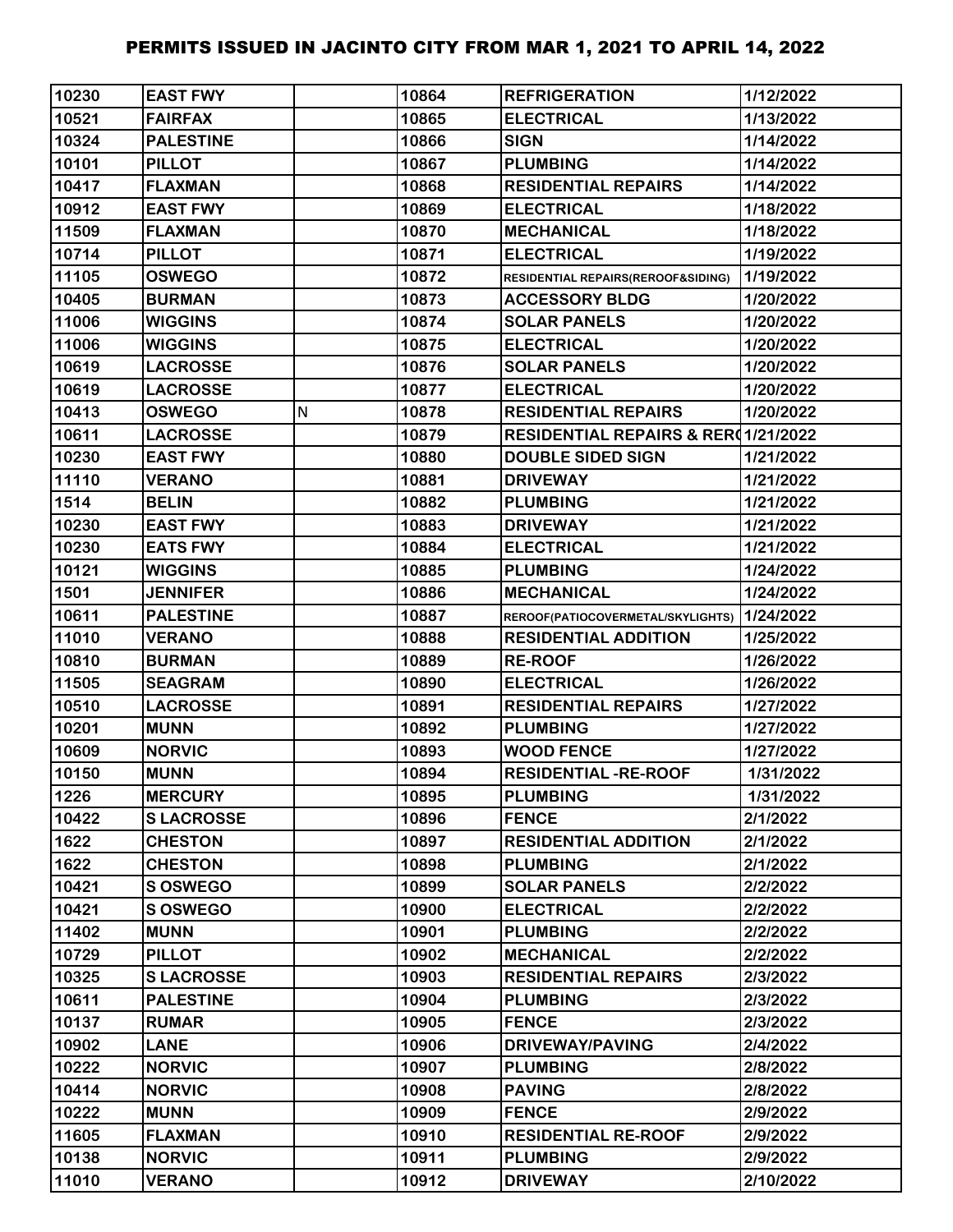| 10333 | <b>N LACROSSE</b> |     | 10913 | <b>RESIDENTIAL RE-ROOF</b>         | 2/11/2022 |
|-------|-------------------|-----|-------|------------------------------------|-----------|
| 11505 | <b>OGLESBY</b>    |     | 10914 | <b>PLUMBING</b>                    | 2/14/2022 |
| 10230 | <b>FAIRFAX</b>    |     | 10915 | PLUMBING-GAS GENERATOR   2/14/2022 |           |
| 10414 | <b>SLACROSSE</b>  |     | 10916 | <b>ELECTRICAL</b>                  | 2/14/2022 |
| 1306  | <b>MERCURY</b>    |     | 10917 | <b>6FT TALL WOOD FENCE</b>         | 2/14/2022 |
| 11501 | <b>TILIA</b>      |     | 10918 | <b>PLUMBING</b>                    | 2/15/2022 |
| 1105  | <b>FLINT</b>      |     | 10919 | <b>ELECTRICAL</b>                  | 2/15/2022 |
| 10142 | <b>NORVIC</b>     |     | 10920 | <b>ELECTRICAL</b>                  | 2/16/2022 |
| 10237 | <b>MARKET</b>     |     | 10921 | <b>ELECTRICAL</b>                  | 2/16/2022 |
| 10142 | <b>NORVIC</b>     |     | 10922 | <b>MECHANICAL</b>                  | 2/17/2022 |
| 10714 | <b>PILLOT</b>     |     | 10923 | <b>ELECTRICAL</b>                  | 2/17/2022 |
| 10714 | <b>PILLOT</b>     |     | 10924 | <b>SOLAR PANEL</b>                 | 2/17/2022 |
| 11018 | <b>OSWEGO</b>     |     | 10925 | <b>RESIDENTIAL RE-ROOF</b>         | 2/17/2022 |
| 1312  | <b>MERCURY</b>    |     | 10926 | <b>RESIDENTIAL REPAIRS</b>         | 2/18/2022 |
| 10142 | <b>NORVIC</b>     |     | 10927 | <b>PLUMBING</b>                    | 2/18/2022 |
| 10325 | <b>SLACROSSE</b>  |     | 10928 | <b>ELECTRICAL</b>                  | 2/18/2022 |
| 10810 | <b>OSWEGO</b>     |     | 10929 | <b>WHOLE HOUSE GENERATOR</b>       | 2/21/2022 |
| 10810 | <b>OSWEGO</b>     |     | 10930 | <b>PLUMBING</b>                    | 2/21/2022 |
| 10810 | <b>OSWEGO</b>     |     | 10931 | <b>ELECTRICAL</b>                  | 2/21/2022 |
| 10126 | <b>NORVIC</b>     |     | 10932 | <b>RES REPAIRS(SHEETROCK)</b>      | 2/21/2022 |
| 10237 | <b>LANE</b>       |     | 10933 | <b>PLUMBING</b>                    | 2/22/2022 |
| 10912 | <b>EAST FWY</b>   |     | 10934 | <b>MECHANICAL</b>                  | 2/23/2022 |
| 1312  | <b>MERCURY</b>    |     | 10935 | <b>ELECTRICAL</b>                  | 2/23/2022 |
| 11502 | <b>CELTIS</b>     |     | 10936 | <b>PLUMBING</b>                    | 2/23/2022 |
| 11009 | <b>WIGGINS</b>    |     | 10937 | <b>PLUMBING</b>                    | 2/23/2022 |
| 11430 | <b>EAST FWY</b>   | 360 | 10938 | <b>COMMERCIAL REMODEL</b>          | 2/24/2022 |
| 11209 | <b>OSWEGO</b>     |     | 10939 | <b>FENCE</b>                       | 2/24/2022 |
| 10633 | <b>FLAXMAN</b>    |     | 10940 | <b>PLUMBING</b>                    | 2/24/2022 |
| 1405  | <b>HOLLAND</b>    |     | 10941 | <b>FIRE PROTECTION ALARM</b>       | 2/28/2022 |
| 11211 | <b>MUNN</b>       |     | 10942 | <b>CARPORT</b>                     | 3/2/2022  |
| 11501 | <b>TILIA</b>      |     | 10943 | <b>MECHANICAL</b>                  | 3/2/2022  |
| 10718 | <b>NORVIC</b>     |     | 10944 | <b>REROOF</b>                      | 3/3/2022  |
| 10633 | <b>FLAXMAN</b>    |     | 10945 | <b>ELECTRICAL</b>                  | 3/3/2022  |
| 10714 | <b>OSWEGO</b>     |     | 10946 | <b>REROOF</b>                      | 3/3/2022  |
| 1310  | <b>CHESTON</b>    |     | 10947 | <b>RESIDENTIAL RE-ROOF</b>         | 3/3/2022  |
| 10205 | <b>NORVIC</b>     |     | 10948 | <b>FENCE-CHAINLINK</b>             | 3/3/2022  |
| 10603 | <b>LACROSSE</b>   |     | 10949 | <b>DRIVEWAY</b>                    | 3/4/2022  |
| 1310  | <b>CHESTON</b>    |     | 10950 | <b>WOOD CARPORT</b>                | 3/4/2022  |
| 11519 | <b>MARKET ST</b>  |     | 10951 | SIGN 2 WALL & 2 POLE               | 3/8/2022  |
| 11519 | <b>MARKET ST</b>  |     | 10952 | <b>ELECTRICAL SIGN</b>             | 3/8/2022  |
| 10630 | <b>FLAXMAN</b>    |     | 10953 | <b>MECHANICAL</b>                  | 3/8/2022  |
| 1501  | <b>JENNIFER</b>   |     | 10954 | <b>PLUMBING</b>                    | 3/9/2022  |
| 1317  | <b>MERCURY</b>    |     | 10955 | PEDESTRIAN RAMP                    | 3/9/2022  |
| 11430 | <b>EAST FWY</b>   | 350 | 10956 | <b>ELECTRICAL</b>                  | 3/9/2022  |
| 1002  | <b>HOLLAND ST</b> |     | 10957 | <b>COMMERCIAL REMODEL</b>          | 3/9/2022  |
| 10222 | <b>BURMAN</b>     |     | 10959 | RESREM(M.SUITE&GARAGE              | 3/10/2022 |
| 10609 | <b>FAIRFAX</b>    |     | 10960 | <b>PAVING FOR EXISTING</b>         | 3/10/2022 |
| 11450 | <b>EAST FWY</b>   |     | 10961 | <b>COMMERCIAL RE-ROOF</b>          | 3/10/2022 |
| 11117 | <b>OSWEGO</b>     |     | 10962 | LEVEL-BLK/BASE                     | 3/10/2022 |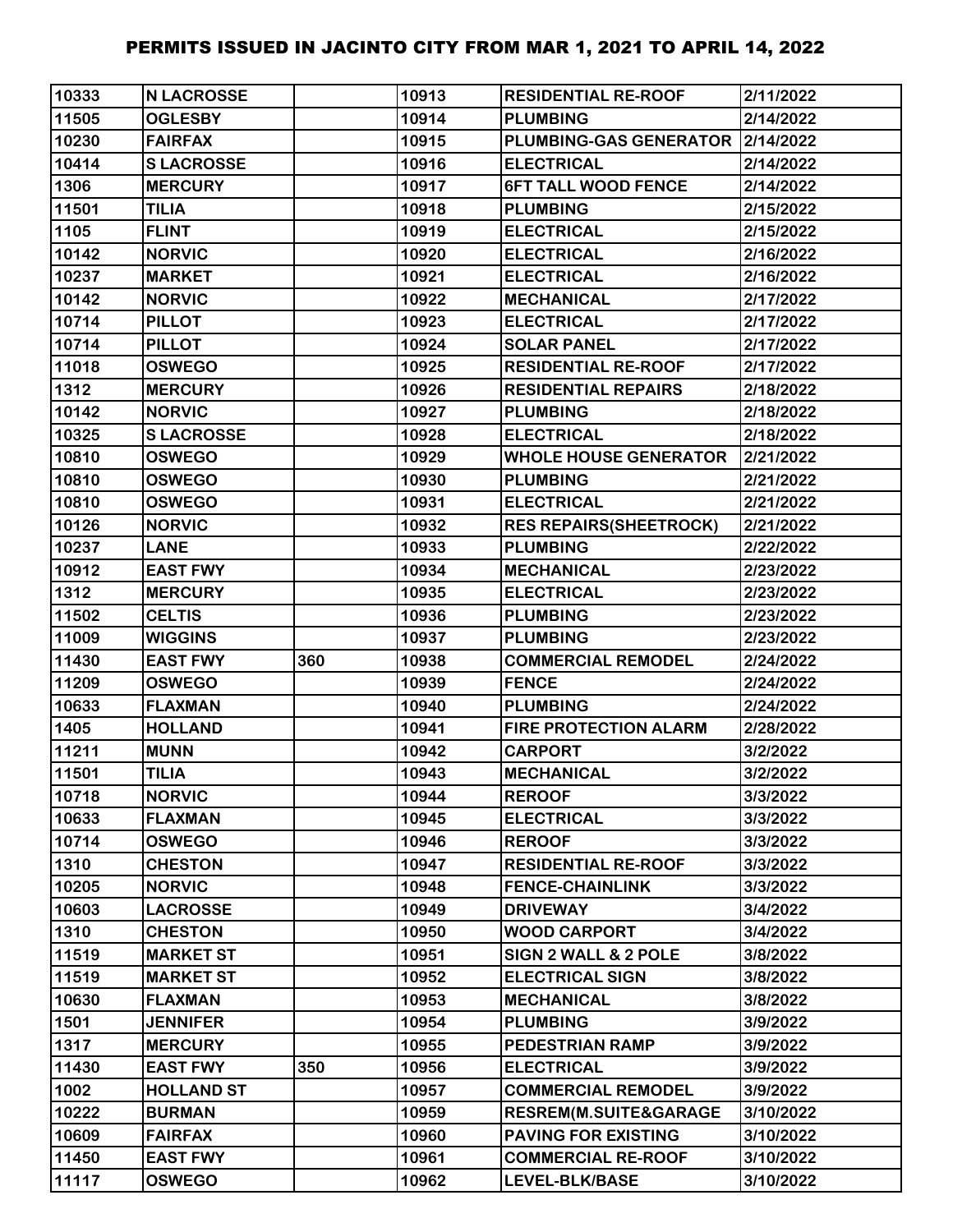| 10934 | <b>VERANO</b>     |     | 10963 | <b>FENCE</b>                             | 3/10/2022 |
|-------|-------------------|-----|-------|------------------------------------------|-----------|
| 10117 | <b>FLAXMAN</b>    |     | 10964 | <b>RES.REPAIR FOR FRONT PORCH</b>        | 3/11/2022 |
| 10341 | S OSWEGO          |     | 10965 | <b>DRIVEWAY</b>                          | 3/15/2022 |
| 11121 | <b>MARKET</b>     |     | 10966 | <b>COMMERCIAL REPAIRS</b>                | 3/14/2022 |
| 11430 | <b>EAST FWY</b>   | 360 | 10967 | <b>PLUMBING</b>                          | 3/15/2022 |
| 10110 | <b>MUNN</b>       |     | 10968 | <b>RESIDENTIAL RE-ROOF</b>               | 3/15/2022 |
| 10145 | <b>FLAXMAN</b>    |     | 10969 | <b>WOODEN CARPORT</b>                    | 3/16/2022 |
| 10934 | <b>VERANO</b>     |     | 10970 | <b>PLUMBING</b>                          | 3/16/2022 |
| 1725  | <b>HOLLAND</b>    |     | 10971 | <b>FENCE</b>                             | 3/17/2022 |
| 10106 | <b>MUNN</b>       |     | 10972 | <b>RESIDENTIAL-RE-ROOF</b>               | 3/18/2022 |
| 11501 | <b>TILIA</b>      |     | 10973 | <b>ELECTRICAL</b>                        | 3/18/2022 |
| 11610 | <b>OGLESBY</b>    |     | 10974 | <b>RESIDENTIAL REPAIRS</b>               | 3/18/2022 |
| 11117 | <b>OSWEGO</b>     |     | 10975 | <b>RESIDENTIAL REPAIRS</b>               | 3/21/2022 |
| 10241 | <b>LANE</b>       |     | 10976 | <b>RESIDENTIAL REPAIRS</b>               | 3/21/2022 |
| 10502 | <b>PILLOT</b>     |     | 10977 | <b>MAIL BOX</b>                          | 3/22/2022 |
| 10129 | <b>PALESTINE</b>  |     | 10978 | <b>REROOF</b>                            | 3/22/2022 |
| 10729 | <b>PILLOT</b>     |     | 10979 | <b>ELECTRICAL</b>                        | 3/23/2022 |
| 1421  | <b>SERPENTINE</b> |     | 10980 | <b>DRIVEWAY</b>                          | 3/22/2022 |
| 11113 | <b>INVIERNO</b>   |     | 10981 | <b>SOLAR PANNEL</b>                      | 3/23/2022 |
| 11113 | <b>INVIERNO</b>   |     | 10982 | <b>ELECTRICAL</b>                        | 3/23/2022 |
| 10214 | <b>PALESTINE</b>  |     | 10983 | <b>FENCE</b>                             | 3/23/2022 |
| 11117 | <b>OSWEGO</b>     |     | 10984 | <b>RESIDENTIAL - REMODEL</b>             | 3/24/2022 |
|       | <b>BACA</b>       |     | 10985 | <b>RIGHT OF WAY</b>                      | 3/24/2022 |
| 10330 | <b>BURMAN</b>     |     | 10986 | <b>REROOF</b>                            | 3/24/2022 |
| 10342 | <b>N LACROSSE</b> |     | 10987 | <b>DRIVEWAY &amp; PAVING</b>             | 3/24/2022 |
| 11430 | <b>EAST FWY</b>   | 360 | 10988 | <b>MECHANICAL</b>                        | 3/25/2022 |
| 10201 | <b>MUNN</b>       |     | 10989 | <b>FOUNDATION REPAIR</b>                 | 3/25/2022 |
| 10502 | <b>LACROSSE</b>   |     | 10990 | <b>RESIDENTIAL REPAIRS</b>               | 3/25/2022 |
| 10506 | <b>LACROSSE</b>   |     | 10991 | <b>RESIDENTIAL REPAIRS</b>               | 3/25/2022 |
| 10222 | <b>BURMAN</b>     |     | 10992 | <b>ELECTRICAL</b>                        | 3/28/2022 |
| 10937 | <b>VERANO</b>     |     | 10993 | <b>PLUMBING</b>                          | 3/29/2022 |
| 11434 | <b>MUNN</b>       |     | 10994 | <b>DEMOLITION-BACK LAUNDRY</b>           | 3/29/2022 |
| 10222 | <b>BURMAN</b>     |     | 10995 | <b>PLUMBING</b>                          | 3/29/2022 |
| 11010 | <b>VERANO</b>     |     | 10996 | <b>ELECTRICAL</b>                        | 3/30/2022 |
| 10133 | <b>MUNN</b>       |     | 10997 | <b>ACCESSORY BUILDING-STOR</b>           | 3/30/2022 |
| 1301  | <b>HORATIO</b>    |     | 10998 | <b>FENCE-WOOD &amp; IRON</b>             | 3/30/2022 |
| 1711  | <b>KERBEY</b>     |     | 10999 | <b>RESIDENTIAL ADDITION</b>              | 3/31/2022 |
| 1405  | <b>HOLLAND</b>    |     | 11000 | <b>ELECTRICAL</b>                        | 3/31/2022 |
| 11502 | <b>CELTIS</b>     |     | 11001 | <b>RESIDENTIAL REPAIRS</b>               | 3/31/2022 |
| 10518 | <b>LACROSSE</b>   |     | 11002 | <b>RESIDENTIAL ADDITION</b>              | 4/1/2022  |
| 11213 | <b>OSWEGO</b>     |     | 11003 | <b>RESIDENITAL REPAIRS</b>               | 4/1/2022  |
| 10625 | <b>FLAXMAN</b>    |     | 11004 | NEW RESIDENTIAL - BUILDING 4/4/2022      |           |
| 11008 | <b>MUNN</b>       |     | 11005 | <b>PLUMBING</b>                          | 4/4/2022  |
| 1626  | <b>JENNIFER</b>   |     | 11006 | <b>REPAIR BACK WOODEN FENC14/4/2022</b>  |           |
| 1438  | <b>BELIN</b>      |     | 11007 | <b>RESD. REPAIRS - WINDOW</b>            | 4/4/2022  |
| 10230 | <b>EAST FWY</b>   |     | 11008 | <b>MECHANICAL</b>                        | 4/4/2022  |
| 11505 | <b>TILIA</b>      |     | 11009 | <b>PLUMBING</b>                          | 4/6/2022  |
| 1718  |                   |     |       |                                          |           |
|       | <b>CASPERSON</b>  |     | 11010 |                                          | 4/6/2022  |
| 1718  | <b>CASPERSON</b>  |     | 11011 | <b>SOLAR PANELS</b><br><b>ELECTRICAL</b> | 4/6/2022  |